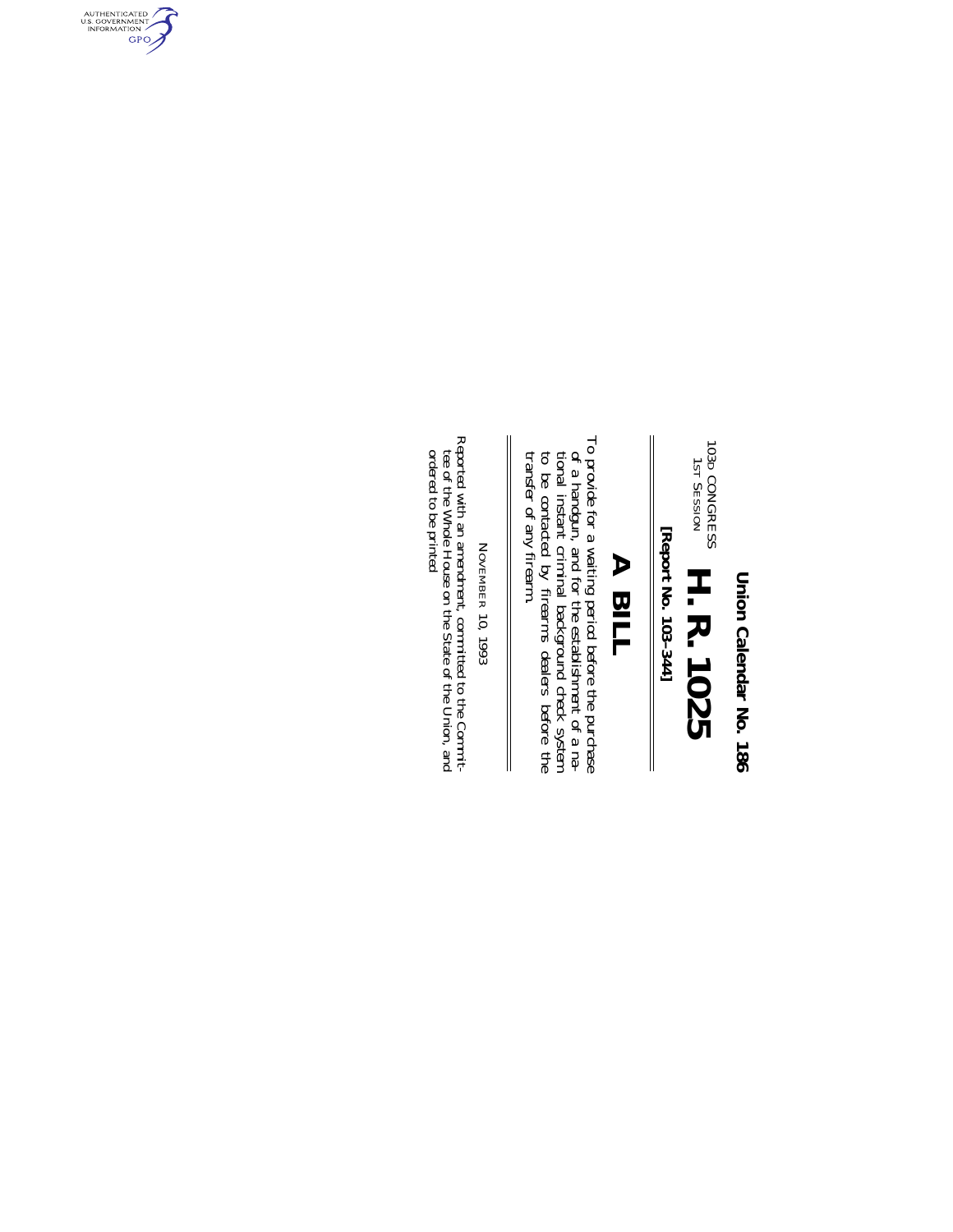# **Union Calendar No. 186 H. R. 1025**

103D CONGRESS<br>1ST SESSION

**[Report No. 103–344]**

To provide for a waiting period before the purchase of a handgun, and for the establishment of a national instant criminal background check system to be contacted by firearms dealers before the transfer of any firearm.

## IN THE HOUSE OF REPRESENTATIVES

FEBRUARY 22, 1993

Mr. SCHUMER (for himself, Mr. SENSENBRENNER, Mr. SYNAR, Mr. MAZZOLI, Mr. GIBBONS, Mr. GLICKMAN, Mr. BRYANT, Mr. SAWYER, Mr. STARK, Mr. FAZIO, Mr. STUDDS, Mr. REYNOLDS, Mr. MCDERMOTT, Mr. JA-COBS, Mr. MANTON, Ms. PELOSI, Mr. PORTER, Mr. TOWNS, Mr. BER-MAN, Mr. BORSKI, Mr. BACCHUS of Florida, Mrs. SCHROEDER, Mr. MORAN, Ms. SLAUGHTER, Mr. FILNER, Mr. BOEHLERT, Mr. HALL of Ohio, Mr. BARRETT of Wisconsin, Mr. SHAYS, Mr. SKAGGS, Mrs. ROU-KEMA, Mr. KLEIN, Mr. EVANS, Mr. MINETA, Mr. DERRICK, Mr. LIPIN-SKI, Mr. KLUG, Mr. ANDREWS of Maine, Mr. DEUTSCH, Mr. EDWARDS of California, Mr. YATES, Mr. TORRICELLI, Mr. WHEAT, Mr. TUCKER, Mr. ROEMER, Ms. FURSE, Ms. MOLINARI, Mrs. BYRNE, Mrs. BENTLEY, Mrs. MALONEY, Mr. CARDIN, Mr. GEJDENSON, Mr. MEEHAN, Mr. FINGERHUT, Mr. SANGMEISTER, Mr. NADLER, Mr. MARKEY, Mr. HUGHES, Mr. DELLUMS, Mr. OWENS, Ms. WATERS, Mr. DE LUGO, Mr. HYDE, Mr. STOKES, Mr. WAXMAN, Mr. DURBIN, Mr. ACKERMAN, Mr. BONIOR, Mr. SERRANO, Mr. COYNE, Mr. LANTOS, Mr. MFUME, Mrs. MORELLA, Ms. DELAURO, Mr. ANDREWS of New Jersey, Ms. NORTON, Mr. FALEOMAVAEGA, Mr. HOAGLAND, Mr. MILLER of California, Mr. REED, Mr. HOYER, Mr. HOCHBRUECKNER, Mr. JOHNSTON of Florida, Mr. SABO, Mr. BROWN of California, Mr. LEWIS of Georgia, Mr. FOGLI-ETTA, Mr. FRANK of Massachusetts, Mr. GUTIERREZ, Mr. GOSS, Mrs. KENNELLY, Mr. BEILENSON, Ms. KAPTUR, Mrs. MINK, Mr. MATSUI, Mr. FLAKE, Ms. VELAZQUEZ, Mrs. LOWEY, and Mr. WYNN) introduced the following bill; which was referred to the Committee on the Judiciary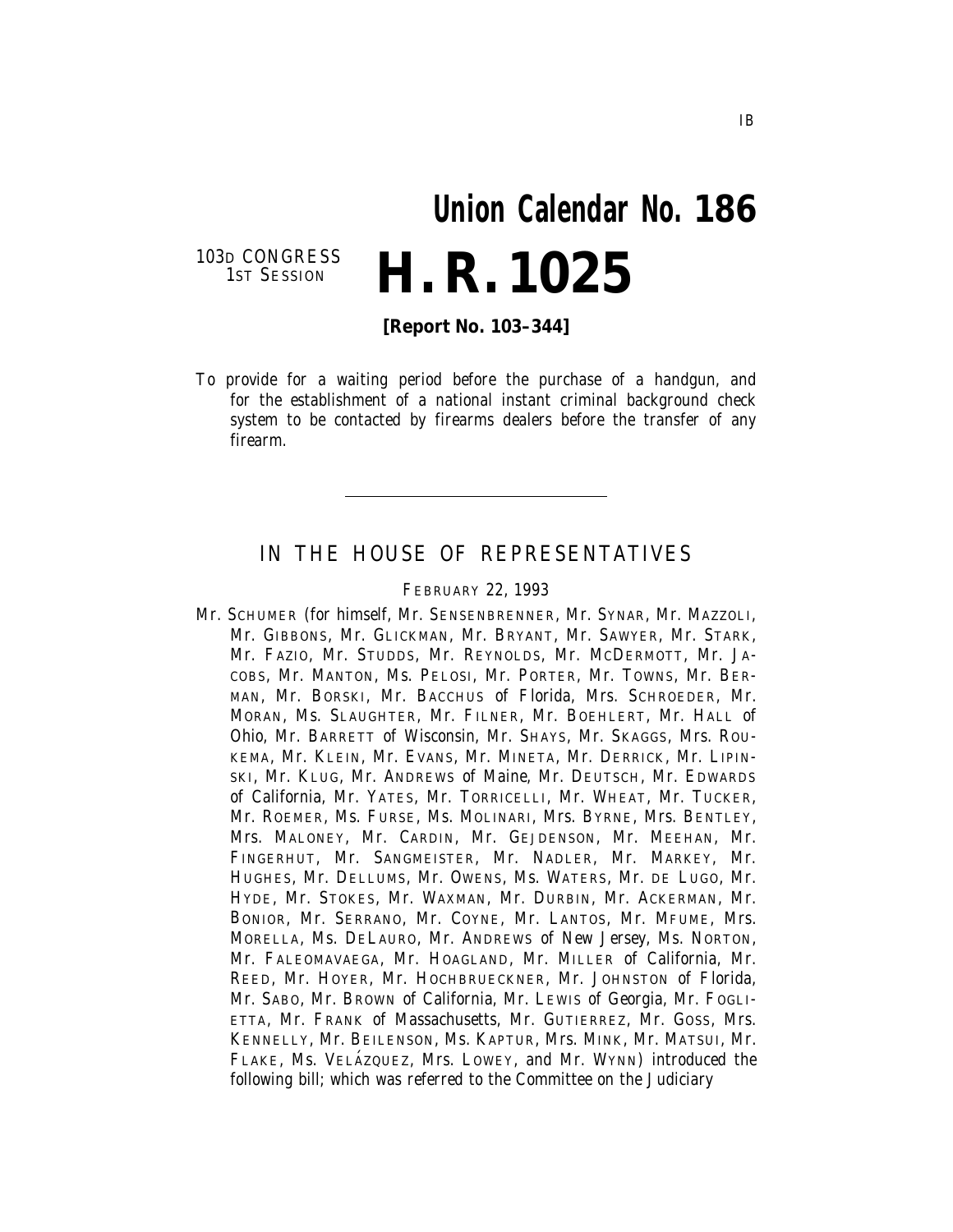#### APRIL 20, 1993

Additional sponsors: Mr. LEACH, Mr. ENGEL, Mr. GONZALEZ, Ms. MARGOLIES-MEZVINSKY, Mr. LAFALCE, Ms. BROWN of Florida, Mr. MOAKLEY, Mr. WATT, Mr. MANN, Ms. ROYBAL-ALLARD, Mr. WYDEN, Mr. RUSH, Ms. SCHENK, Ms. WOOLSEY, Mr. LEVIN, Mr. KLECZKA, Ms. HARMAN, Mr. MENENDEZ, Mr. RANGEL, Ms. EDDIE BERNICE JOHNSON of Texas, Mr. CASTLE, Mr. CLAY, Mr. MCHALE, Mr. TORRES, Mr. ABER-CROMBIE, Mr. FORD of Michigan, Mr. SCOTT, Mr. VENTO, Mr. BECERRA, Mr. DICKS, Mr. HAMBURG, Mrs. MEEK, Ms. ESHOO, Ms. SHEPHERD, Mr. LAZIO, Mr. TRAFICANT, Mr. DIAZ-BALART, Mr. BLACKWELL, Mr. KENNEDY, Mr. ROMERO-BARCELÓ, Mr. FORD of Tennessee, Ms. MCKIN-NEY, Mr. HASTINGS, Mr. WASHINGTON, Mrs. CLAYTON, Mr. PAYNE of New Jersey, and Mr. BATEMAN

#### SEPTEMBER 9, 1993

Additional sponsors: Mr. HENRY, Mr. DIXON, Mr. PALLONE, Mr. THOMPSON, Mr. VISCLOSKY, and Mr. UNDERWOOD

#### NOVEMBER 10, 1993

Additional sponsors: Mr. PASTOR, Mr. FARR of California, and Mr. DOOLEY

NOVEMBER 10, 1993

Reported with an amendment, committed to the Committee of the Whole House on the State of the Union, and ordered to be printed

[Strike out all after the enacting clause and insert the part printed in italic]

[For text of introduced bill, see copy of bill as introduced on February 22, 1993]

# **A BILL**

- To provide for a waiting period before the purchase of a handgun, and for the establishment of a national instant criminal background check system to be contacted by firearms dealers before the transfer of any firearm.
	- 1 *Be it enacted by the Senate and House of Representa-*
	- 2 *tives of the United States of America in Congress assembled,*

### 3 *SECTION 1. SHORT TITLE.*

4 *This Act may be cited as the ''Brady Handgun Vio-*

5 *lence Prevention Act''.*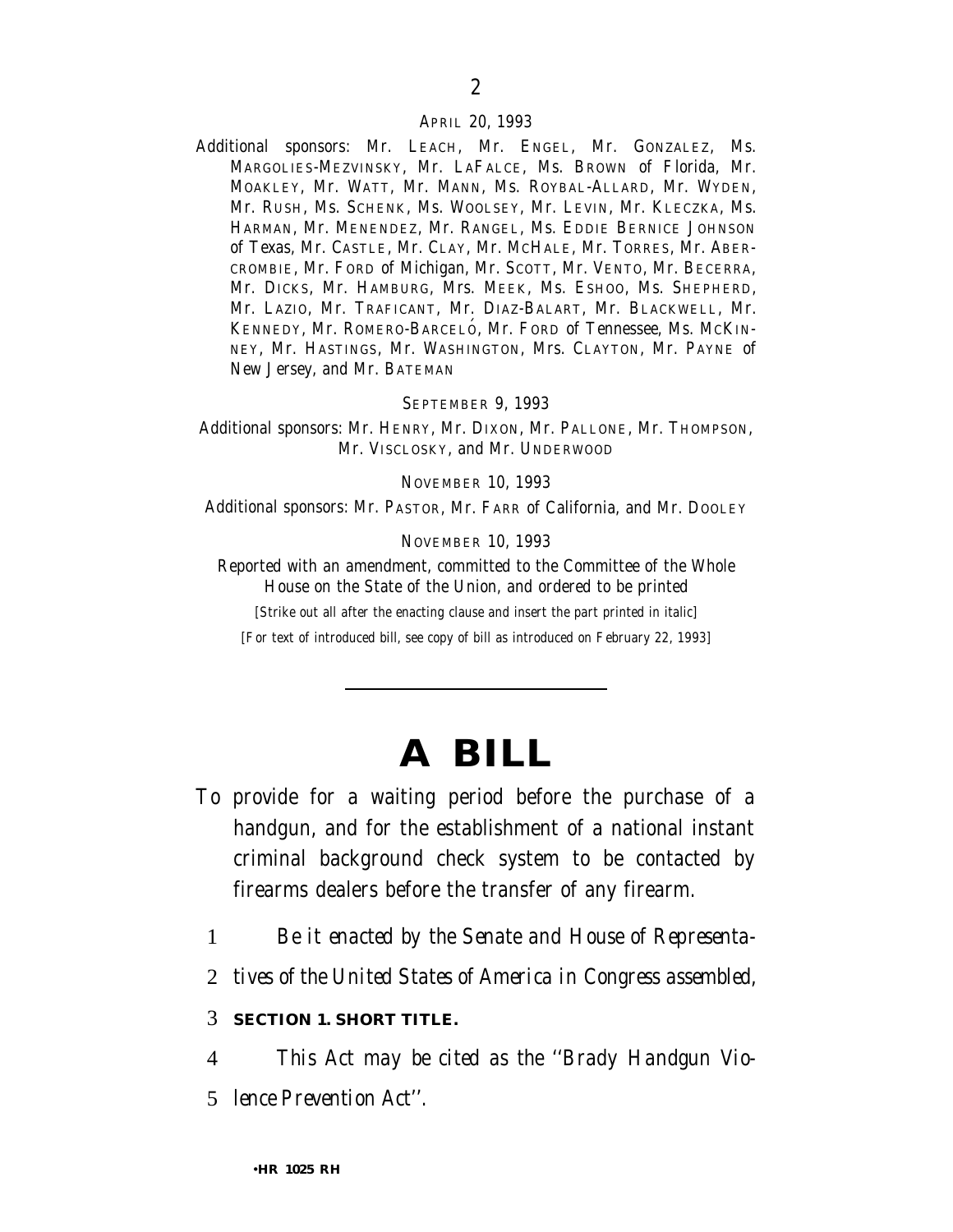|   | 1 SEC. 2. FEDERAL FIREARMS LICENSEE REQUIRED TO CON- |    |
|---|------------------------------------------------------|----|
| 2 | DUCT CRIMINAL BACKGROUND CHECK BE-                   |    |
| 3 | <i>TRANSFER OF</i><br>FIREARM<br><b>FORE</b>         | TО |
| 4 | <b>NONLICENSEE.</b>                                  |    |
| 5 | (a) INTERIM PROVISION. —                             |    |
| 6 | (1) In GENERAL.—Section 922 of title 18,             |    |
|   |                                                      |    |

 *United States Code, is amended by adding at the end the following:*

 *''(s)(1) Beginning on the date that is 90 days after the date of enactment of this subsection and ending on the day before the date that the Attorney General certifies under section 3(d)(1) of the Brady Handgun Violence Prevention Act that the national instant criminal background check system is established (except as provided in paragraphs (2) and (3) of such section), it shall be unlawful for any li- censed importer, licensed manufacturer, or licensed dealer to sell, deliver, or transfer a handgun to an individual who is not licensed under section 923, unless—*

- *''(A) after the most recent proposal of such trans-fer by the transferee—*
- *''(i) the transferor has—*
- *''(I) received from the transferee a statement of the transferee containing the information described in paragraph (3);*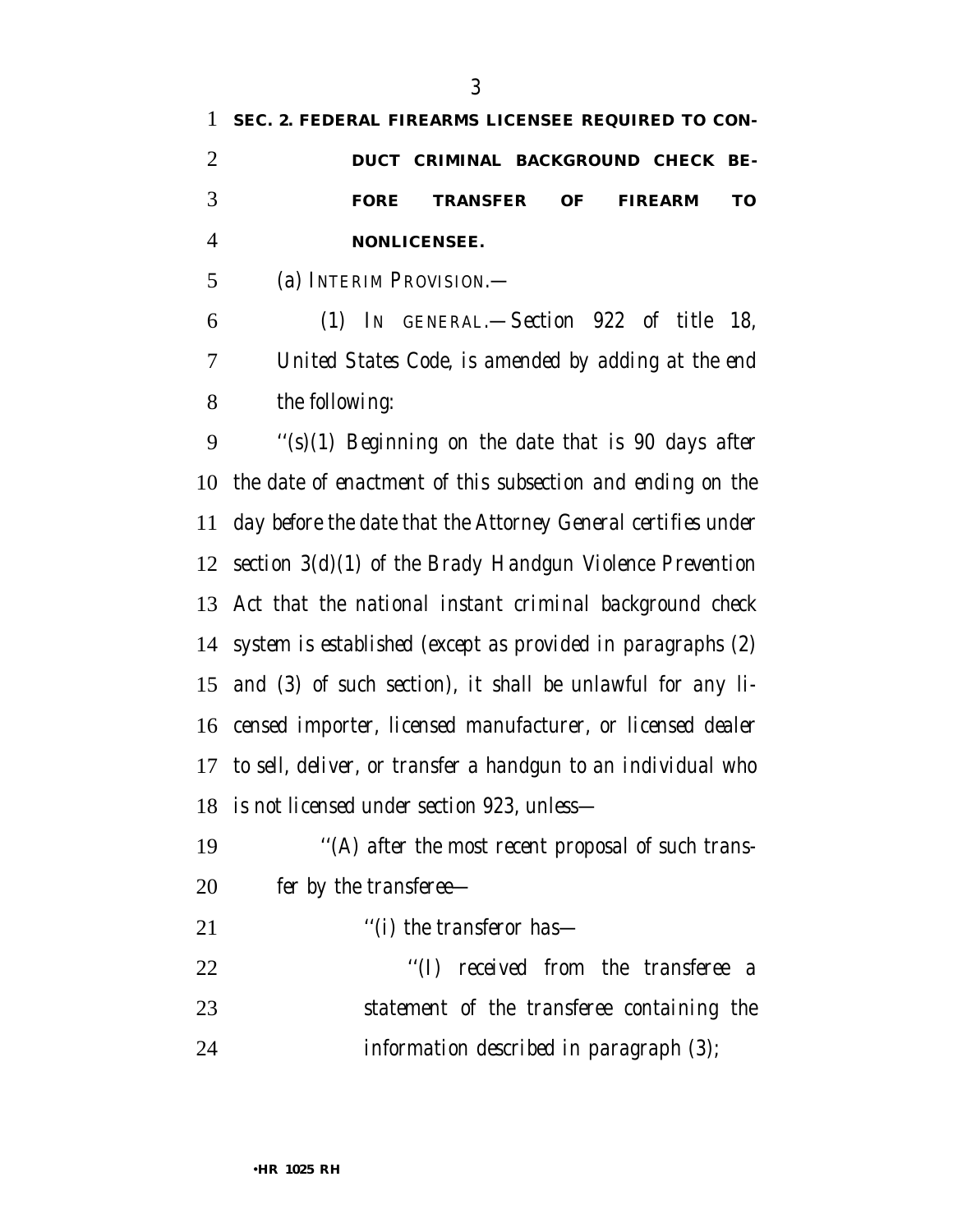| 1              | "(II) verified the identity of the trans-          |
|----------------|----------------------------------------------------|
| $\overline{2}$ | feree by examining the identification docu-        |
| 3              | ment presented;                                    |
| $\overline{4}$ | "(III) within 1 day after the transferee           |
| 5              | furnishes the statement, provided notice of        |
| 6              | the contents of the statement to the chief law     |
| 7              | enforcement officer of the place of residence      |
| 8              | of the transferee; and                             |
| 9              | "(IV) within 1 day after the transferee            |
| 10             | furnishes the statement, transmitted a copy        |
| 11             | of the statement to the chief law enforcement      |
| 12             | officer of the place of residence of the trans-    |
| 13             | feree; and                                         |
| 14             | "(ii)(I) 5 business days (as defined by days       |
| 15             | in which State offices are open) have elapsed      |
| 16             | from the date the transferor furnished notice of   |
| 17             | the contents of the statement to the chief law en- |
| 18             | forcement officer, during which period the trans-  |
| 19             | feror has not received information from the chief  |
| 20             | law enforcement officer that receipt or possession |
| 21             | of the handgun by the transferee would be in vio-  |
| 22             | lation of Federal, State, or local law; or         |
| 23             | "(II) the transferor has received notice from      |
| 24             | the chief law enforcement officer that the officer |
| 25             | has no information indicating that receipt or      |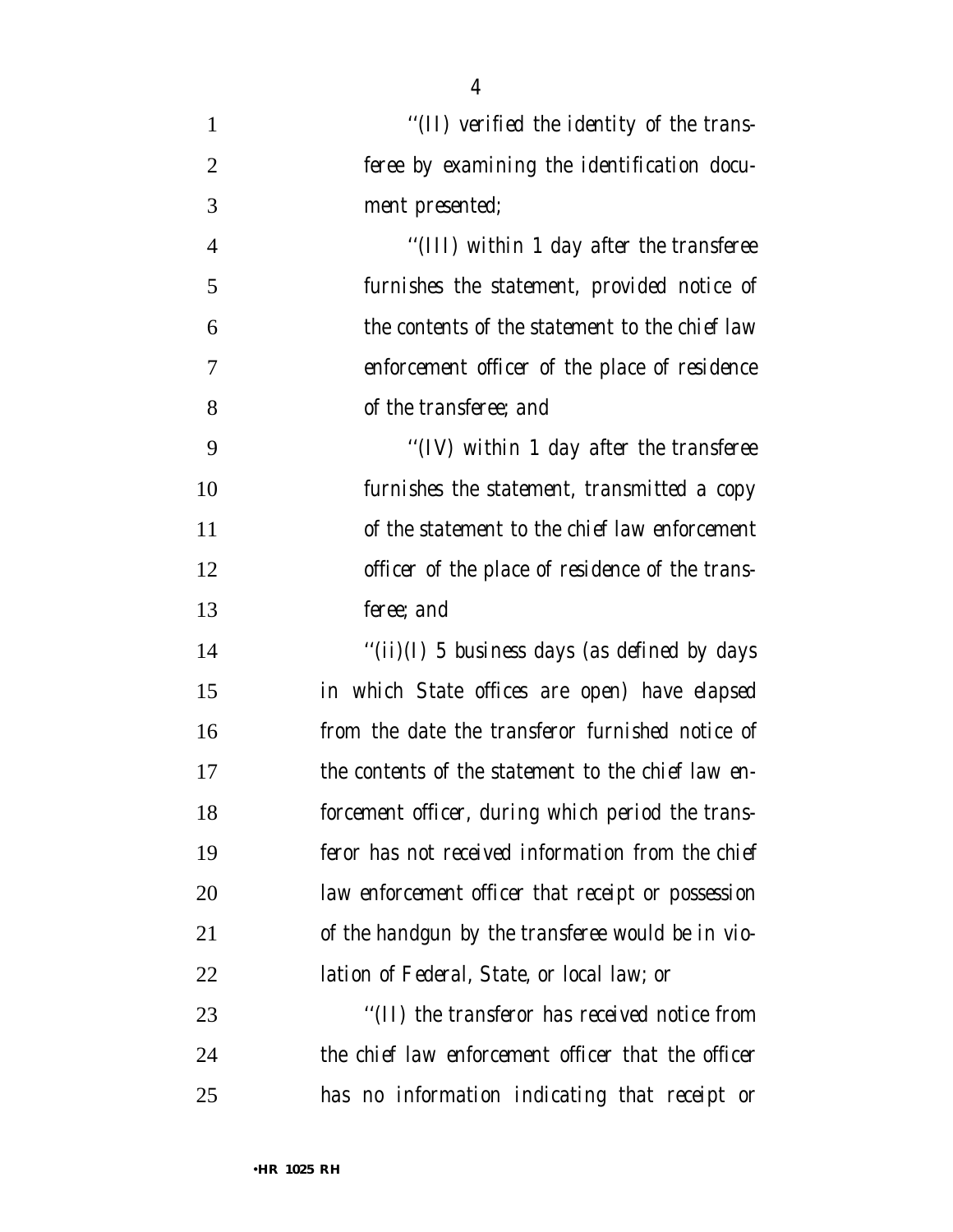| $\mathbf{1}$   | possession of the handgun by the transferee               |
|----------------|-----------------------------------------------------------|
| 2              | would violate Federal, State, or local law;               |
| 3              | "(B) the transferee has presented to the trans-           |
| $\overline{4}$ | feror a written statement, issued by the chief law en-    |
| 5              | forcement officer of the place of residence of the trans- |
| 6              | feree during the 10-day period ending on the date of      |
| 7              | the most recent proposal of such transfer by the trans-   |
| 8              | feree, stating that the transferee requires access to a   |
| 9              | handgun because of a threat to the life of the trans-     |
| 10             | feree or of any member of the household of the trans-     |
| 11             | feree:                                                    |
| 12             | "(C)(i) the transferee has presented to the trans-        |
| 13             | feror a permit that-                                      |
| 14             | "(I) allows the transferee to possess a hand-             |
| 15             | gun; and                                                  |
| 16             | "(II) was issued not more than 5 years ear-               |
| 17             | lier by the State in which the transfer is to take        |
| 18             | place; and                                                |
| 19             | "(ii) the law of the State provides that such a           |
| 20             | permit is to be issued only after an authorized gov-      |
| 21             | ernment official has verified that the information        |
| 22             | available to such official does not indicate that posses- |
| 23             | sion of a handgun by the transferee would be in viola-    |
| 24             | tion of the law;                                          |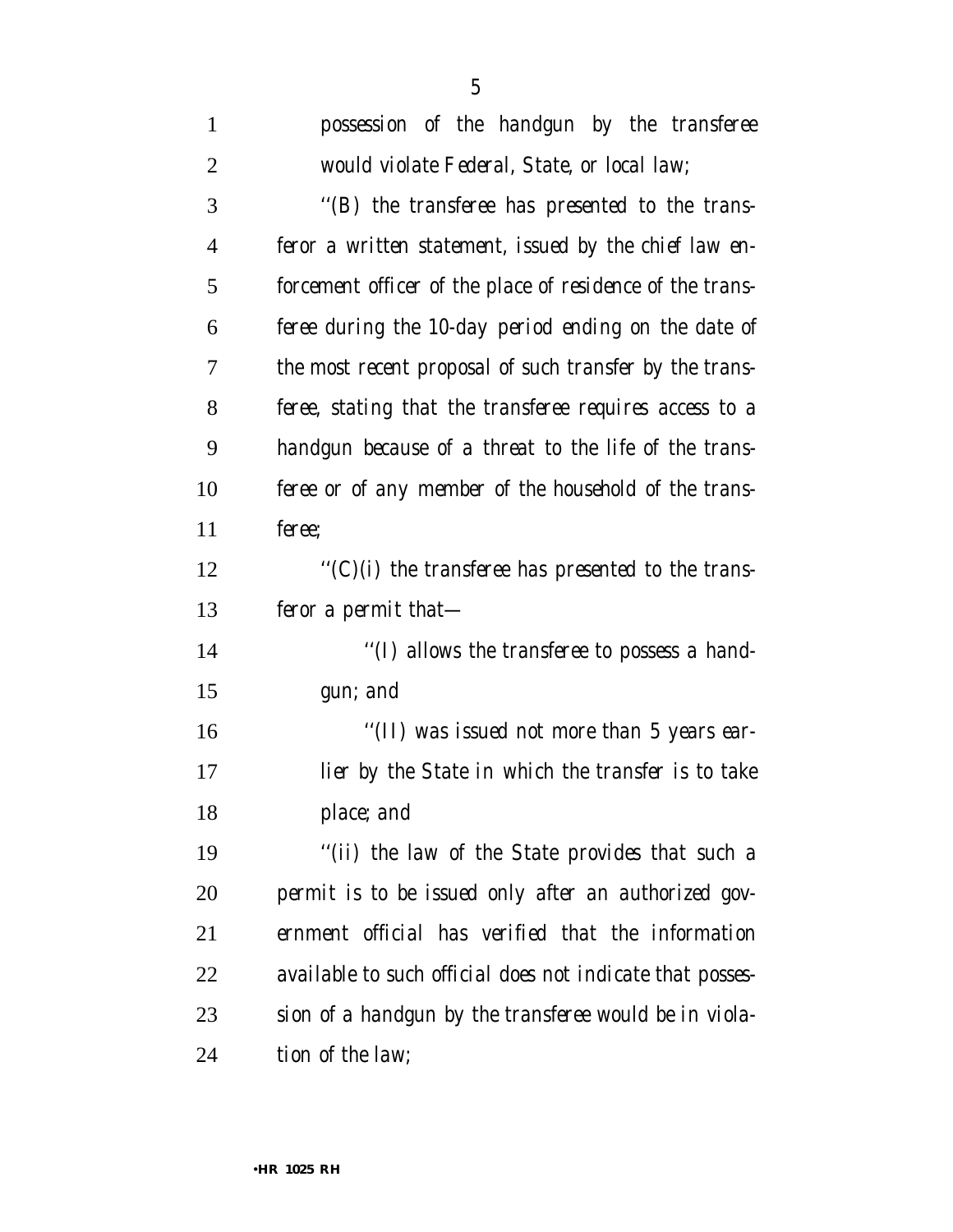| $\mathbf{1}$   | "(D) the law of the State requires that, before           |
|----------------|-----------------------------------------------------------|
| $\overline{2}$ | any licensed importer, licensed manufacturer, or li-      |
| 3              | censed dealer completes the transfer of a handgun to      |
| 4              | an individual who is not licensed under section 923,      |
| 5              | an authorized government official verify that the in-     |
| 6              | formation available to such official does not indicate    |
| 7              | that possession of a handgun by the transferee would      |
| 8              | be in violation of law, except that this subparagraph     |
| 9              | shall not apply to a State that, on the date of certifi-  |
| 10             | cation pursuant to section $3(d)$ of the Brady Hand-      |
| 11             | gun Violence Prevention Act, is not in compliance         |
| 12             | with the timetable established pursuant to section $3(c)$ |
| 13             | of such Act;                                              |
| 14             | "(E) the Secretary has approved the transfer              |
| 15             | under section 5812 of the Internal Revenue Code of        |
| 16             | 1986; or                                                  |
| 17             | "(F) on application of the transferor, the Sec-           |
| 18             | retary has certified that compliance with subpara-        |
| 19             | graph $(A)(i)(III)$ is impracticable because—             |
| 20             | "(i) the ratio of the number of law enforce-              |
| 21             | ment officers of the State in which the transfer          |
| 22             | is to occur to the number of square miles of land         |
| 23             | area of the State does not exceed 0.0025;                 |
| 24             | "(ii) the business premises of the transferor             |
| 25             | at which the transfer is to occur are extremely           |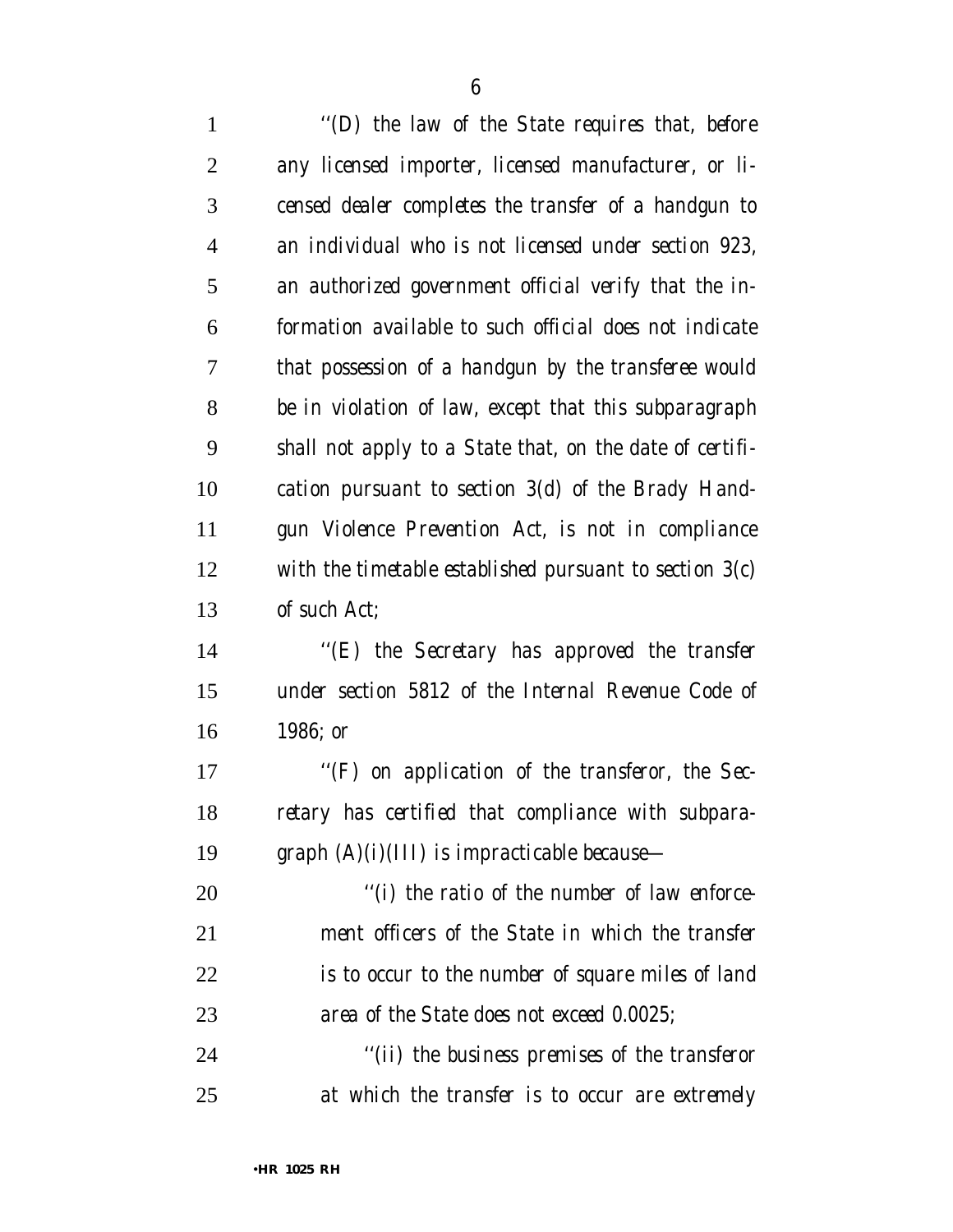*remote in relation to the chief law enforcement officer; and*

 *''(iii) there is an absence of telecommuni- cations facilities in the geographical area in which the business premises are located.*

 *''(2) A chief law enforcement officer to whom a trans- feror has provided notice pursuant to paragraph (1)(A)(i)(III) shall make a reasonable effort to ascertain within 5 business days whether the transferee has a crimi- nal record or whether there is any other legal impediment to the transferee's receiving a handgun, including research in whatever State and local recordkeeping systems are available and in a national system designated by the Attor-ney General.*

 *''(3) The statement referred to in paragraph (1)(A)(i)(I) shall contain only—*

 *''(A) the name, address, and date of birth ap- pearing on a valid identification document (as de- fined in section 1028(d)(1)) of the transferee contain- ing a photograph of the transferee and a description of the identification used;*

*''(B) a statement that transferee—*

 *''(i) is not under indictment for, and has not been convicted in any court of, a crime pun-*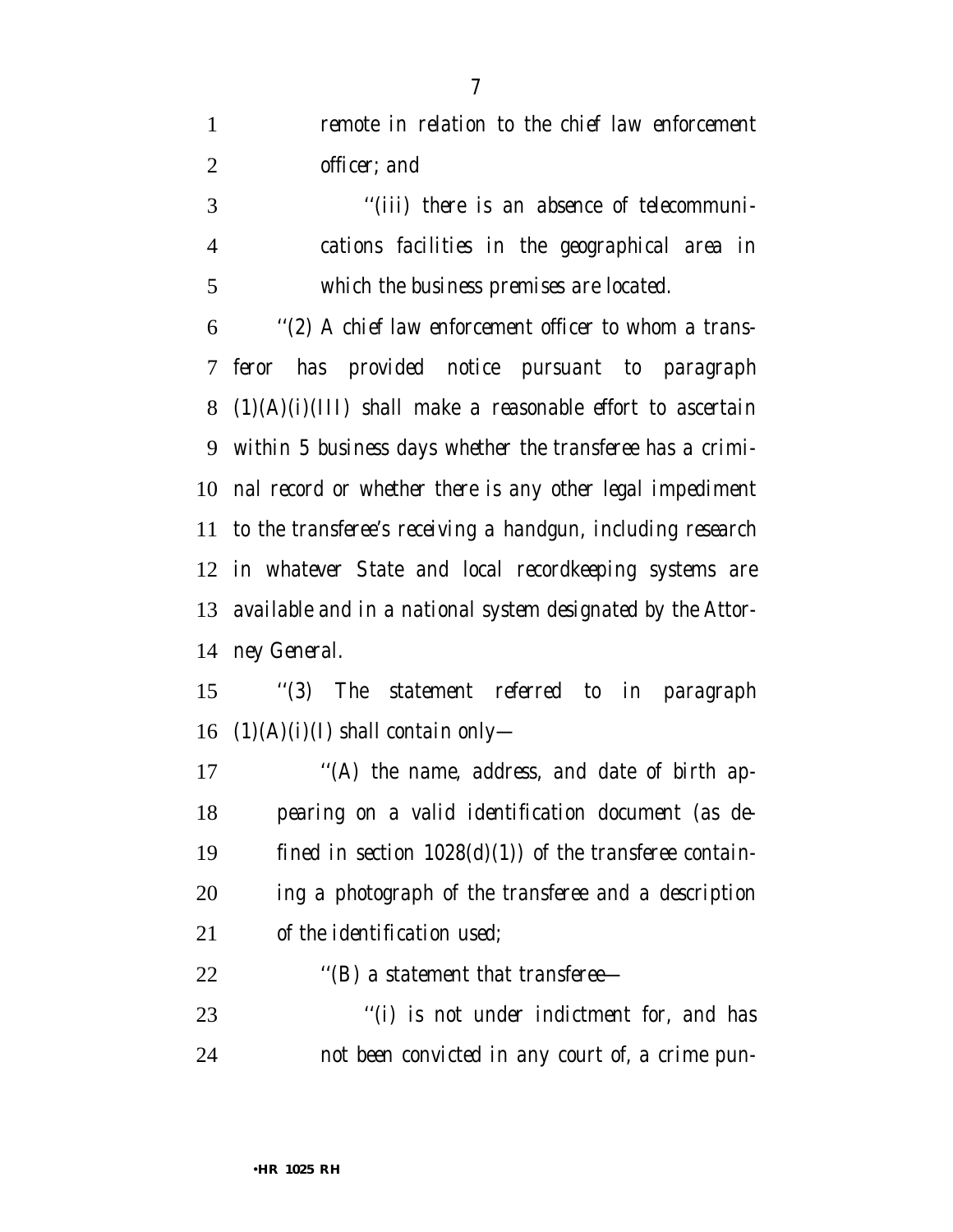| $\mathbf{1}$   | ishable by imprisonment for a term exceeding 1                 |
|----------------|----------------------------------------------------------------|
| $\overline{2}$ | year;                                                          |
| 3              | "(ii) is not a fugitive from justice;                          |
| $\overline{4}$ | "(iii) is not an unlawful user of or addicted                  |
| 5              | to any controlled substance (as defined in section             |
| 6              | 102 of the Controlled Substances Act);                         |
| 7              | "(iv) has not been adjudicated as a mental                     |
| 8              | defective or been committed to a mental institu-               |
| 9              | tion;                                                          |
| 10             | "(v) is not an alien who is illegally or un-                   |
| 11             | <i>lawfully in the United States;</i>                          |
| 12             | "(vi) has not been discharged from the                         |
| 13             | Armed Forces under dishonorable conditions;                    |
| 14             | and                                                            |
| 15             | "(vii) is not a person who, having been a                      |
| 16             | citizen of the United States, has renounced such               |
| 17             | citizenship;                                                   |
| 18             | "(C) the date the statement is made; and                       |
| 19             | "(D) notice that the transferee intends to obtain              |
| 20             | a handgun from the transferor.                                 |
| 21             | "(4) Any transferor of a handgun who, after such               |
| 22             | transfer, receives a report from a chief law enforcement offi- |
| 23             | cer containing information that receipt or possession of the   |
|                | 24 handgun by the transferee violates Federal, State, or local |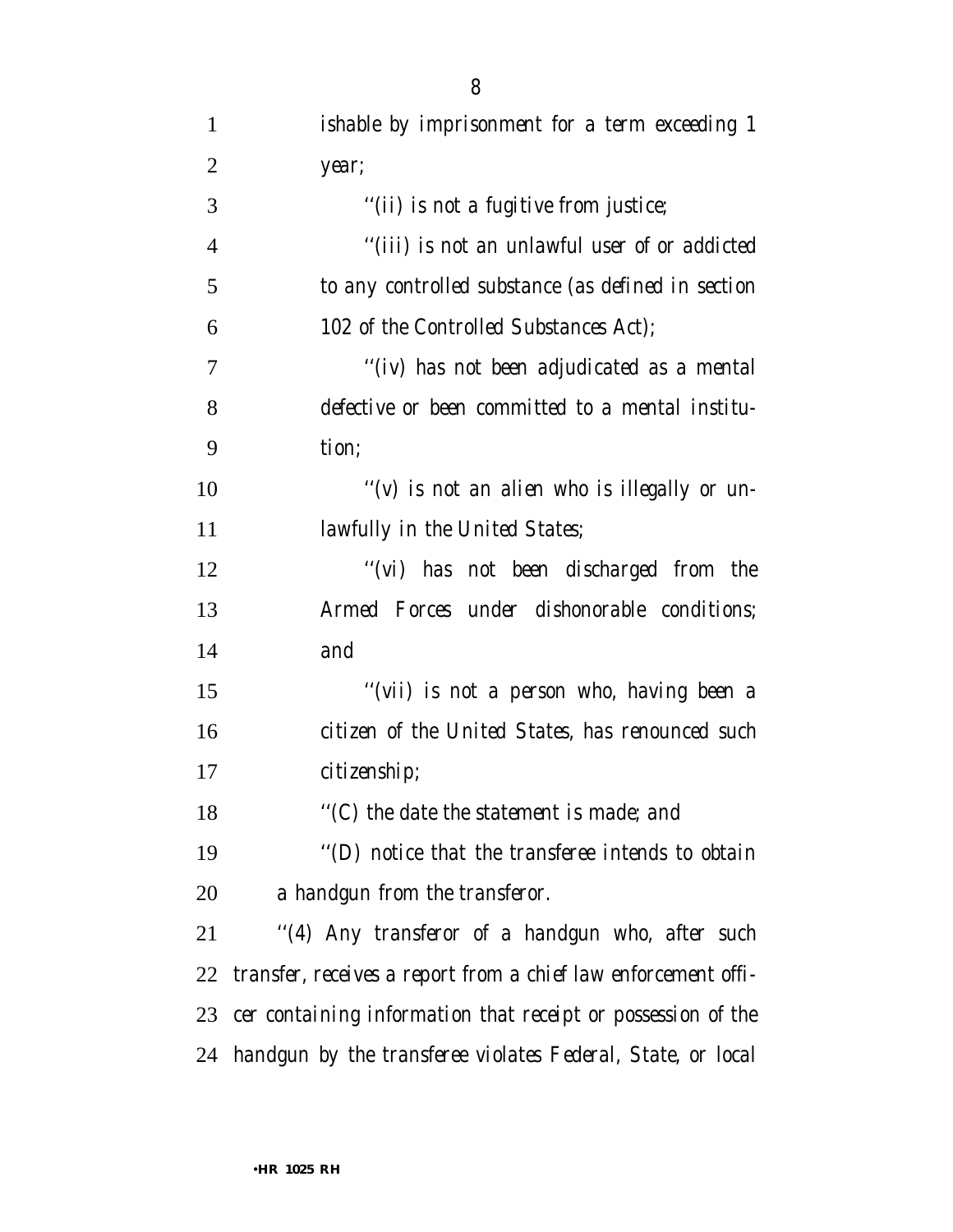*law shall immediately communicate all information the transferor has about the transfer and the transferee to— ''(A) the chief law enforcement officer of the place of business of the transferor; and*

 *''(B) the chief law enforcement officer of the place of residence of the transferee.*

 *''(5) Any transferor who receives information, not oth- erwise available to the public, in a report under this sub- section shall not disclose such information except to the transferee, to law enforcement authorities, or pursuant to the direction of a court of law.*

 *''(6)(A) Any transferor who sells, delivers, or otherwise transfers a handgun to a transferee shall retain the copy of the statement of the transferee with respect to the hand- gun transaction, and shall retain evidence that the trans- feror has complied with subclauses (III) and (IV) of para-graph (1)(A)(i) with respect to the statement.*

 *''(B)(i) Unless the chief law enforcement officer to whom a statement is transmitted under paragraph (1)(A)(i)(IV) determines that a transaction would violate Federal, State, or local law—*

 *''(I) the officer shall, within 20 business days after the date the transferee made the statement on the basis of which the notice was provided, destroy the*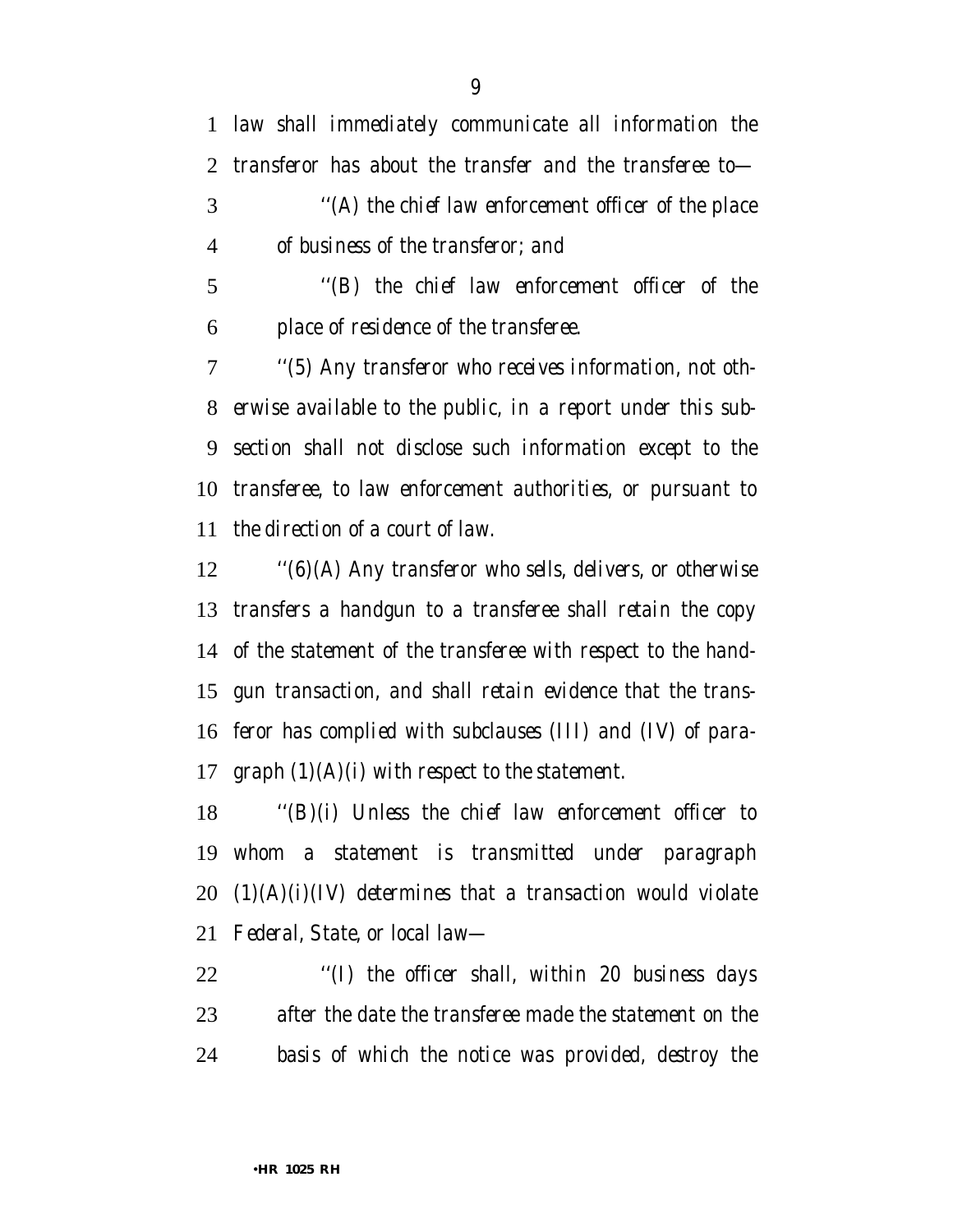| $\mathbf{1}$ | statement and any record containing information de-              |
|--------------|------------------------------------------------------------------|
| 2            | rived from the statement;                                        |
| 3            | "(II) the information contained in the statement                 |
| 4            | shall not be conveyed to any person except a person              |
| 5            | who has a need to know in order to carry out this                |
| 6            | subsection; and                                                  |
| 7            | "(III) the information contained in the state-                   |
| 8            | ment shall not be used for any purpose other than to             |
| 9            | carry out this subsection.                                       |
| 10           | "(ii) Subparagraph (A) shall not be construed to im-             |
| 11           | pose a requirement contrary to State or local law or regula-     |
| 12           | tion.                                                            |
| 13           | "(7) A chief law enforcement officer or other person             |
| 14           | responsible for providing criminal history background in-        |
| 15           | formation pursuant to this subsection shall not be liable in     |
| 16           | an action at law for damages—                                    |
| 17           | "(A) for failure to prevent the sale or transfer of              |
| 18           | a handgun to a person whose receipt or possession of             |
| 19           | the handgun is unlawful under this section; or                   |
| 20           | "(B) for preventing such a sale or transfer to a                 |
| 21           | person who may lawfully receive or possess a hand-               |
| 22           | gun.                                                             |
| 23           | "(8) For purposes of this subsection, the term 'chief            |
| 24           | law enforcement officer' means the chief of police, the sheriff, |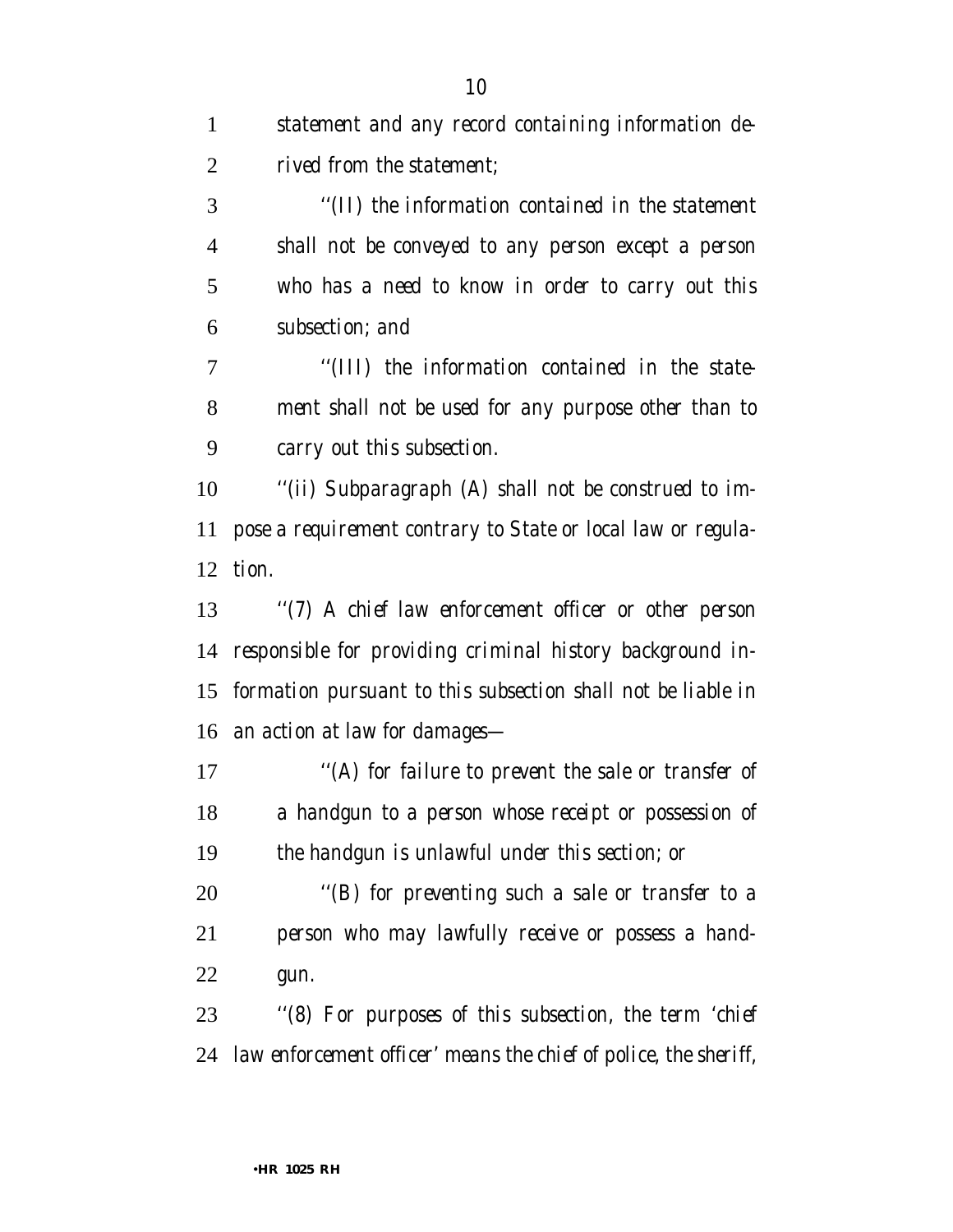*or an equivalent officer or the designee of any such individ-ual.*

 *''(9) The Secretary shall take necessary actions to en- sure that the provisions of this subsection are published and disseminated to licensed dealers, law enforcement officials, and the public.''.*

 *(2) HANDGUN DEFINED.—Section 921(a) of such title is amended by adding at the end the following: ''(29) The term 'handgun' means—*

 *''(A) a firearm which has a short stock and is designed to be held and fired by the use of a single hand; and*

 *''(B) any combination of parts from which a firearm described in subparagraph (A) can be assem-bled.''.*

 *(b) PERMANENT PROVISION.—Section 922 of title 18, United States Code, as amended by subsection (a)(1) of this section, is amended by adding at the end the following:*

 *''(t)(1) Beginning on the date that the Attorney Gen- eral certifies under section 3(d)(1) of the Brady Handgun Violence Prevention Act that the national instant criminal background check system is established (except as provided in paragraphs (2) and (3) of such section), a licensed im-porter, licensed manufacturer, or licensed dealer shall not*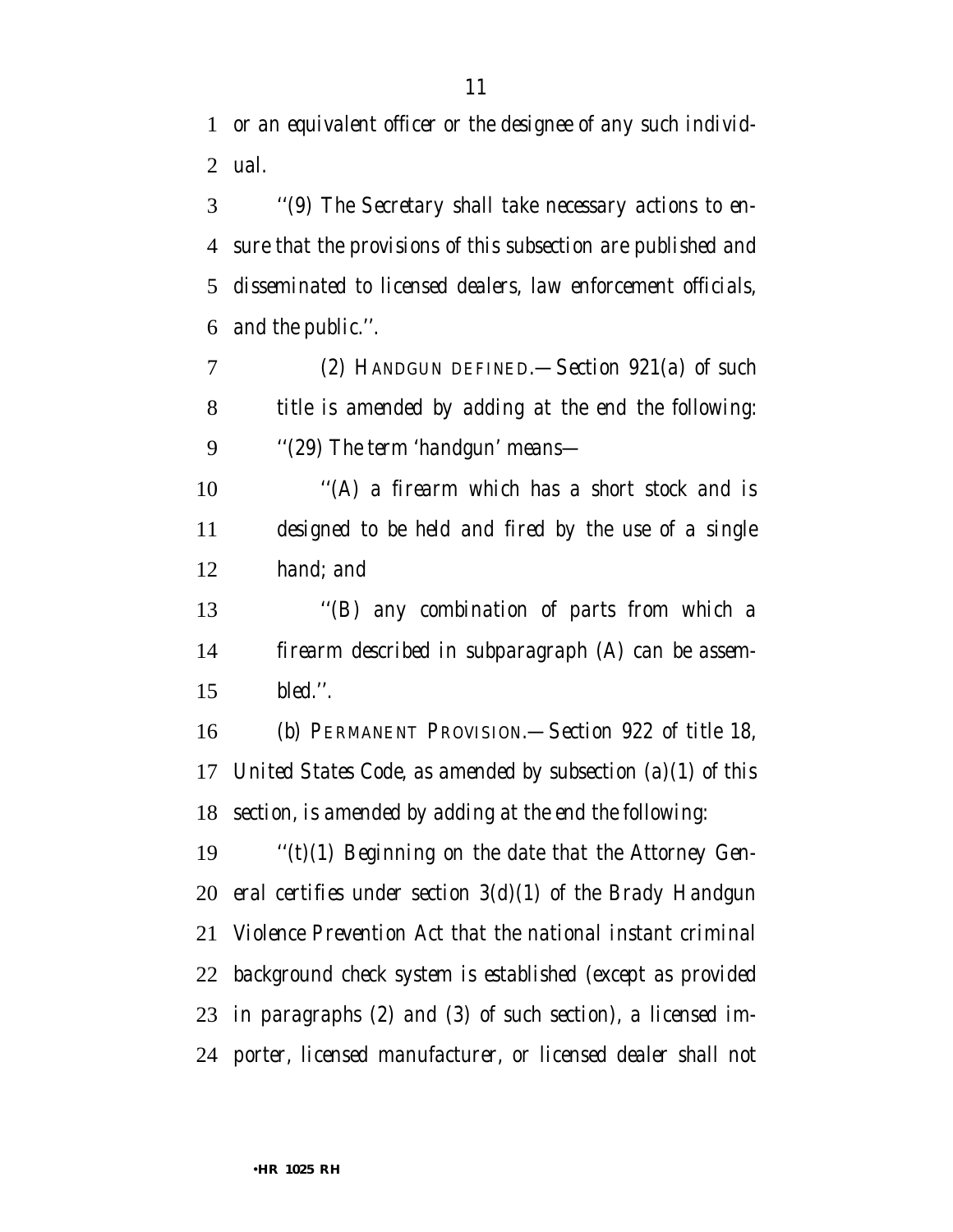*transfer a firearm to any other person who is not such a licensee, unless—*

 *''(A) before the completion of the transfer, the li- censee contacts the national instant criminal back- ground check system established under section 3 of such Act; ''(B) the system notifies the licensee that the sys- tem has not located any record that demonstrates that the receipt of a firearm by such other person would violate subsection (g) or (n) of this section or any State or local law; and ''(C) the transferor has verified the identity of the transferee by examining a valid identification document (as defined in section 1028(d)(1) of this title) of the transferee containing a photograph of the transferee.*

 *''(2) Paragraph (1) shall not apply to a firearm trans-fer between a licensee and another person if—*

 *''(A)(i) such other person has presented to the li-censee a permit that—*

 *''(I) allows such other person to possess a firearm; and*

 *''(II) was issued not more than 5 years ear- lier by the State in which the transfer is to take place; and*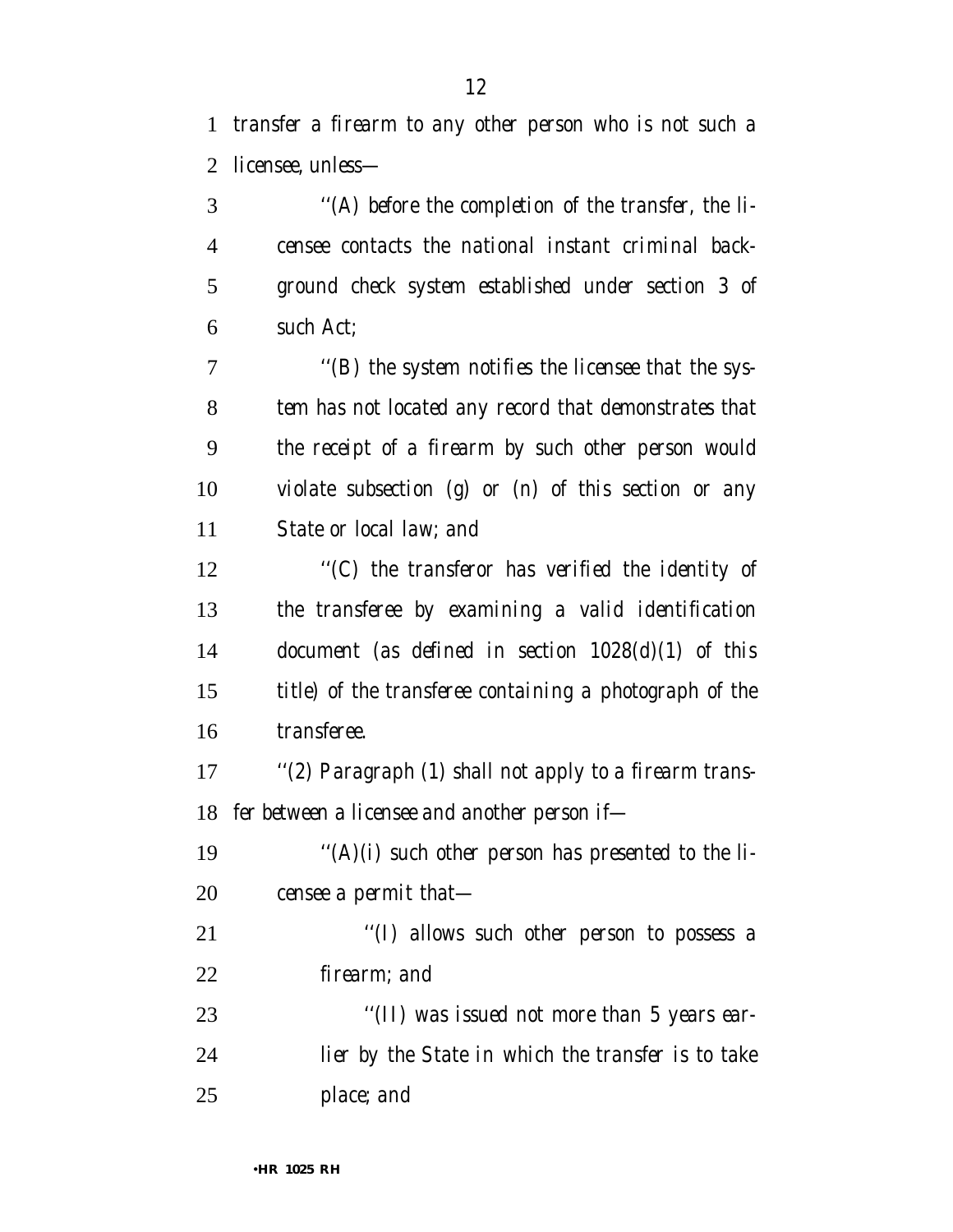| $\mathbf{1}$   | "(ii) the law of the State provides that such a             |
|----------------|-------------------------------------------------------------|
| $\overline{2}$ | permit is to be issued only after an authorized gov-        |
| 3              | ernment official has verified that the information          |
| $\overline{4}$ | available to such official does not indicate that posses-   |
| 5              | sion of a firearm by such other person would be in          |
| 6              | violation of law;                                           |
| 7              | "(B) the Secretary has approved the transfer                |
| 8              | under section 5812 of the Internal Revenue Code of          |
| 9              | 1986; or                                                    |
| 10             | "(C) on application of the transferor, the Sec-             |
| 11             | retary has certified that compliance with paragraph         |
| 12             | $(1)(A)$ is impracticable because-                          |
| 13             | "(i) the ratio of the number of law enforce-                |
| 14             | ment officers of the State in which the transfer            |
| 15             | is to occur to the number of square miles of land           |
| 16             | area of the State does not exceed 0.0025;                   |
| 17             | "(ii) the business premises of the licensee at              |
| 18             | which the transfer is to occur are extremely re-            |
| 19             | mote in relation to the chief law enforcement of-           |
| 20             | ficer (as defined in subsection $(s)(8)$ ); and             |
| 21             | "(iii) there is an absence of telecommuni-                  |
| 22             | cations facilities in the geographical area in              |
| 23             | which the business premises are located.                    |
| 24             | "(3) If the national instant criminal background check      |
| 25             | system notifies the licensee that the information available |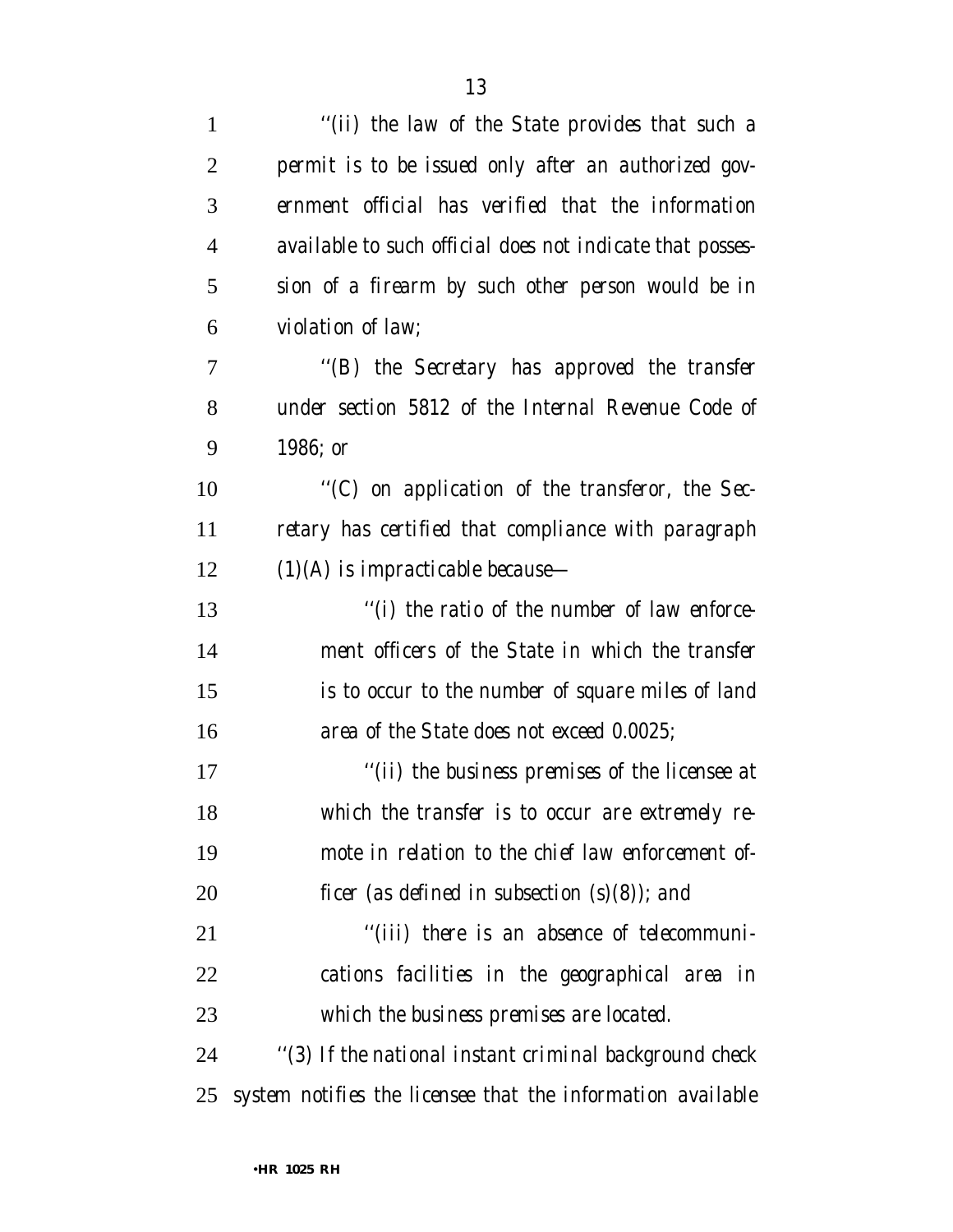*to the system does not demonstrate that the receipt of a fire- arm by such other person would violate subsection (g) or (n), and the licensee transfers a firearm to such other per- son, the licensee shall include in the record of the transfer the unique identification number provided by the system with respect to the transfer.*

 *''(4) In addition to the authority provided under sec- tion 923(e), if the licensee knowingly transfers a firearm to such other person and knowingly fails to comply with paragraph (1) of this subsection with respect to the transfer and, at the time such other person most recently proposed the transfer, the national instant criminal background check system was operating and information was available to the system demonstrating that receipt of a firearm by such other person would violate subsection (g) or (n) of this section, the Secretary may, after notice and opportunity for a hearing, suspend for not more than 6 months or revoke any license issued to the licensee under section 923, and may impose on the licensee a civil fine of not more than \$5,000.*

 *''(5) Neither a local government nor an employee of the Federal Government or of any State or local govern- ment, responsible for providing information to the national instant criminal background check system shall be liable in an action at law for damages—*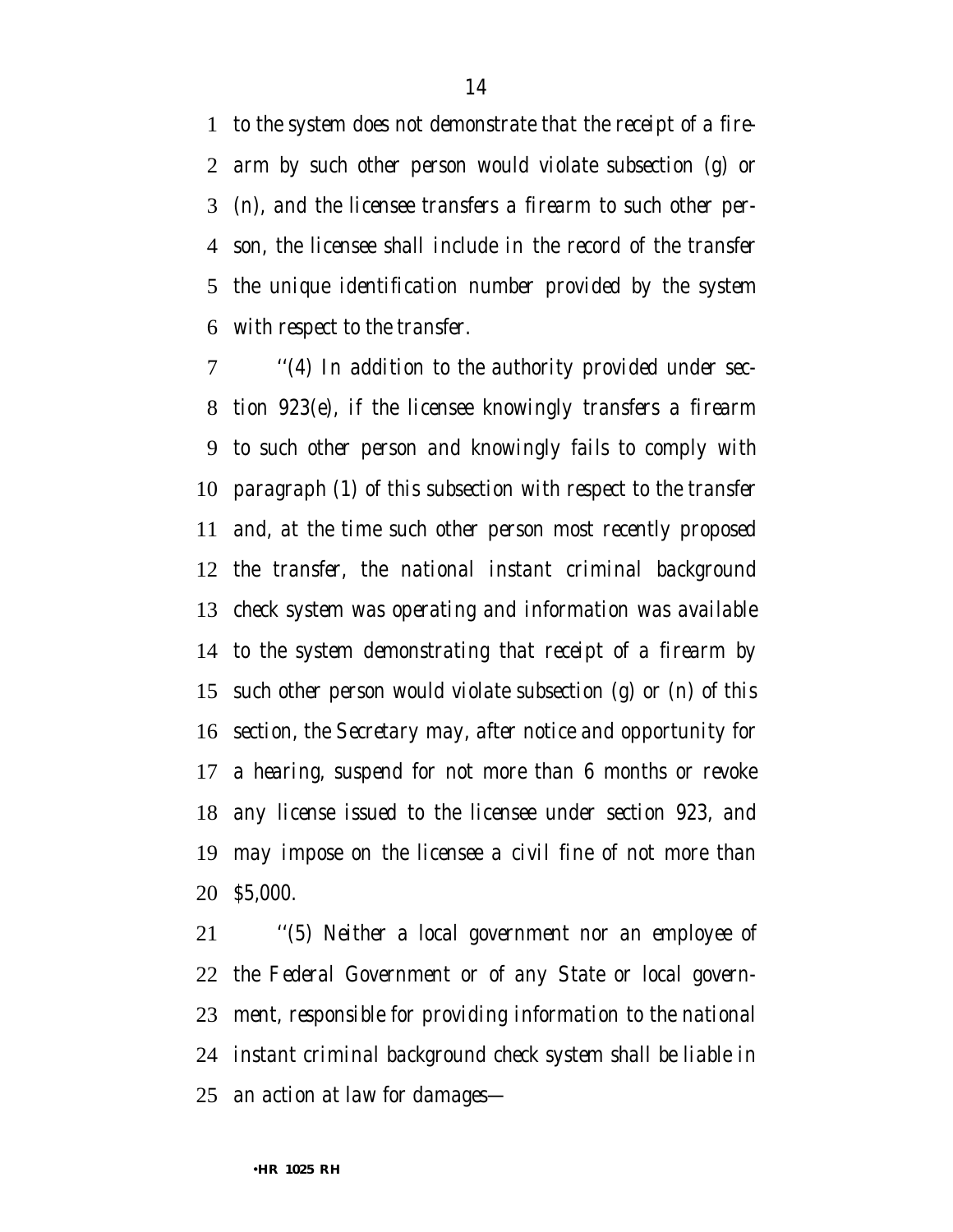| 1              | "(A) for failure to prevent the sale or transfer of                |
|----------------|--------------------------------------------------------------------|
| $\overline{2}$ | a handgun to a person whose receipt or possession of               |
| 3              | the handgun is unlawful under this section; or                     |
| 4              | "(B) for preventing such a sale or transfer to a                   |
| 5              | person who may lawfully receive or possess a hand-                 |
| 6              | gun.".                                                             |
| 7              | (c) PENALTY.—Section 924(a) of title 18, United                    |
| 8              | States Code, is amended—                                           |
| 9              | $(1)$ in paragraph $(1)$ , by striking "paragraph $(2)$            |
| 10             | or $(3)$ of"; and                                                  |
| 11             | (2) by adding at the end the following:                            |
| 12             | "(5) Whoever knowingly violates subsection (s) or (t)              |
| 13             | of section 922 shall be fined not more than \$1,000, impris-       |
| 14             | oned for not more than 1 year, or both.".                          |
| 15             | SEC. 3. NATIONAL INSTANT CRIMINAL BACKGROUND                       |
| 16             | <b>CHECK SYSTEM.</b>                                               |
| 17             | (a) ESTABLISHMENT OF SYSTEM.—The Attorney Gen-                     |
|                | 18 eral of the United States shall establish a national instant    |
|                | 19 criminal background check system that any licensee may          |
|                | 20 contact for information on whether receipt of a firearm by      |
|                | 21 a prospective transferee thereof would violate subsection $(g)$ |
|                | 22 or (n) of section 922 of title 18, United States Code, or any   |
|                | 23 State or local law.                                             |
| 24             | (b) Expedited Action by the Attorney Gen-                          |

*ERAL.—The Attorney General shall expedite—*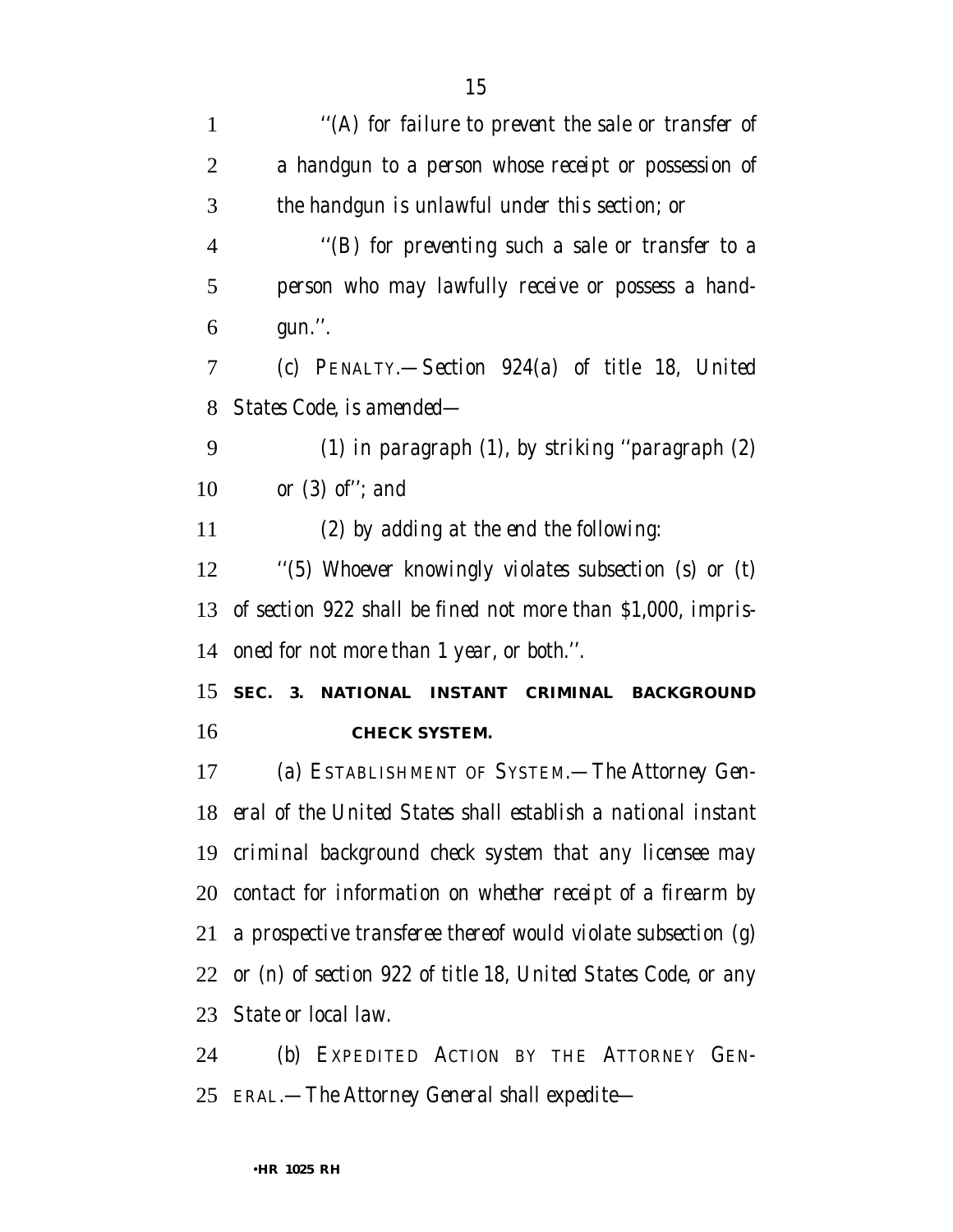*(1) the upgrading and indexing of State crimi- nal history records in the Federal criminal records system maintained by the Federal Bureau of Inves- tigation; (2) the development of hardware and software systems to link State criminal history check systems into the national instant criminal background check system established by the Attorney General pursuant*

*to this section; and*

 *(3) the current revitalization initiatives by the Federal Bureau of Investigation for technologically advanced fingerprint and criminal records identifica-tion.*

 *(c) PROVISION OF STATE CRIMINAL RECORDS TO THE NATIONAL INSTANT CRIMINAL BACKGROUND CHECK SYS- TEM.—(1) Not later than 6 months after the date of enact-ment of this Act, the Attorney General shall—*

 *(A) determine the type of computer hardware and software that will be used to operate the national instant criminal background check system and the means by which State criminal records systems will communicate with the national system, which shall be based upon the Interstate Identification Index (''III'') unless the Attorney General finds that the III will not*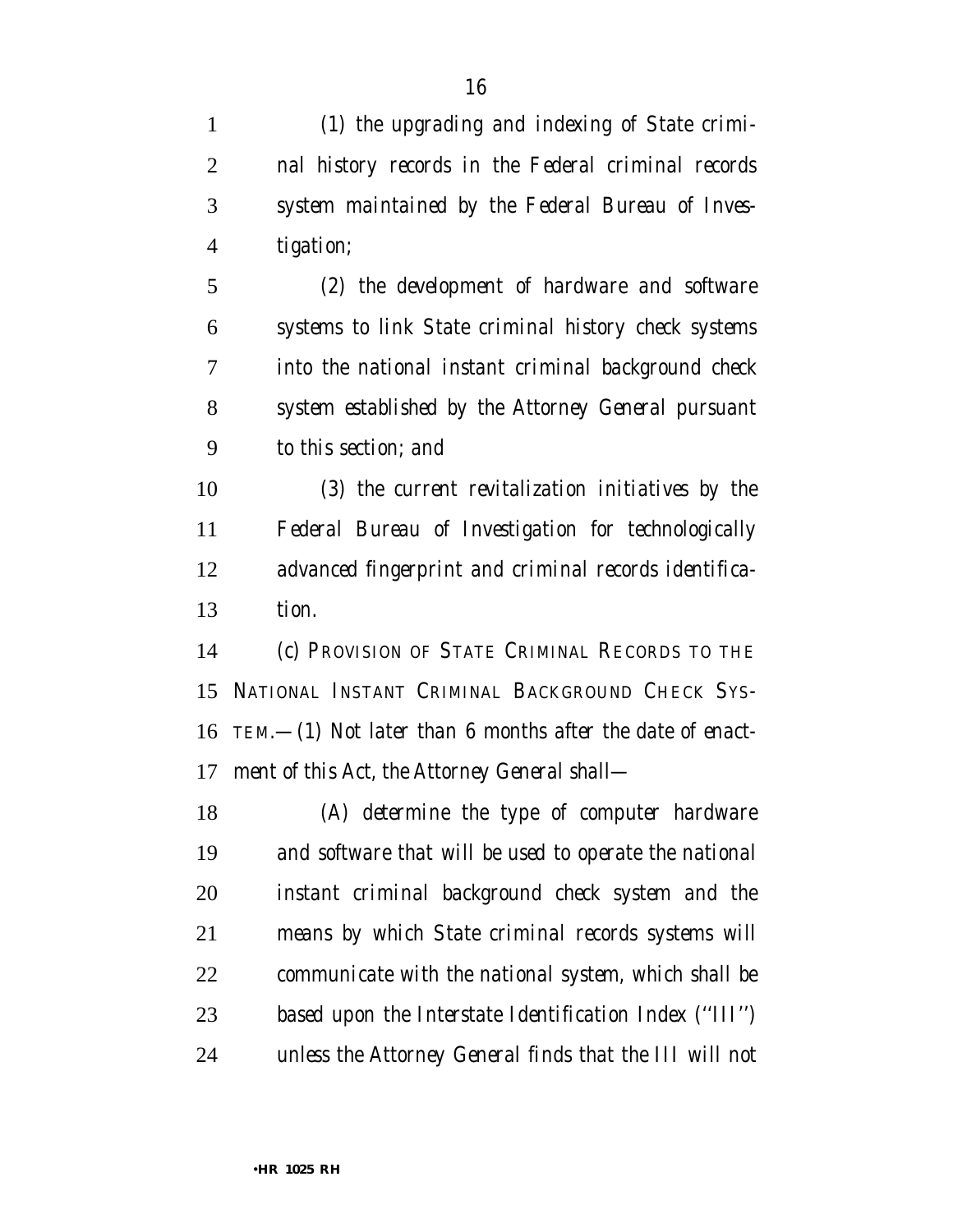*provide a satisfactory basis for the national instant criminal background check system;*

 *(B) investigate the criminal records system of each State and determine for each State a timetable by which the State should be able to provide criminal records on an on line capacity basis to the national system; and*

 *(C) notify each State of the determinations made pursuant to subparagraphs (A) and (B).*

 *(2) The Attorney General shall require as a part of the State timetable that the State achieve, by the end of 5 years after the date of enactment of this Act, at least 80 percent currency of case dispositions in computerized crimi- nal history files for all cases in which there has been an event of activity within the last 5 years and continue to maintain such a system.*

 *(d) NATIONAL SYSTEM CERTIFICATION.—(1) On the date that is 30 months after the date of enactment of this Act, and at any time thereafter, the Attorney General shall determine whether—*

 *(A) the national system has achieved at least 80 percent currency of case dispositions in computerized criminal history files for all cases in which there has been an event of activity within the last 5 years on a national average basis; and*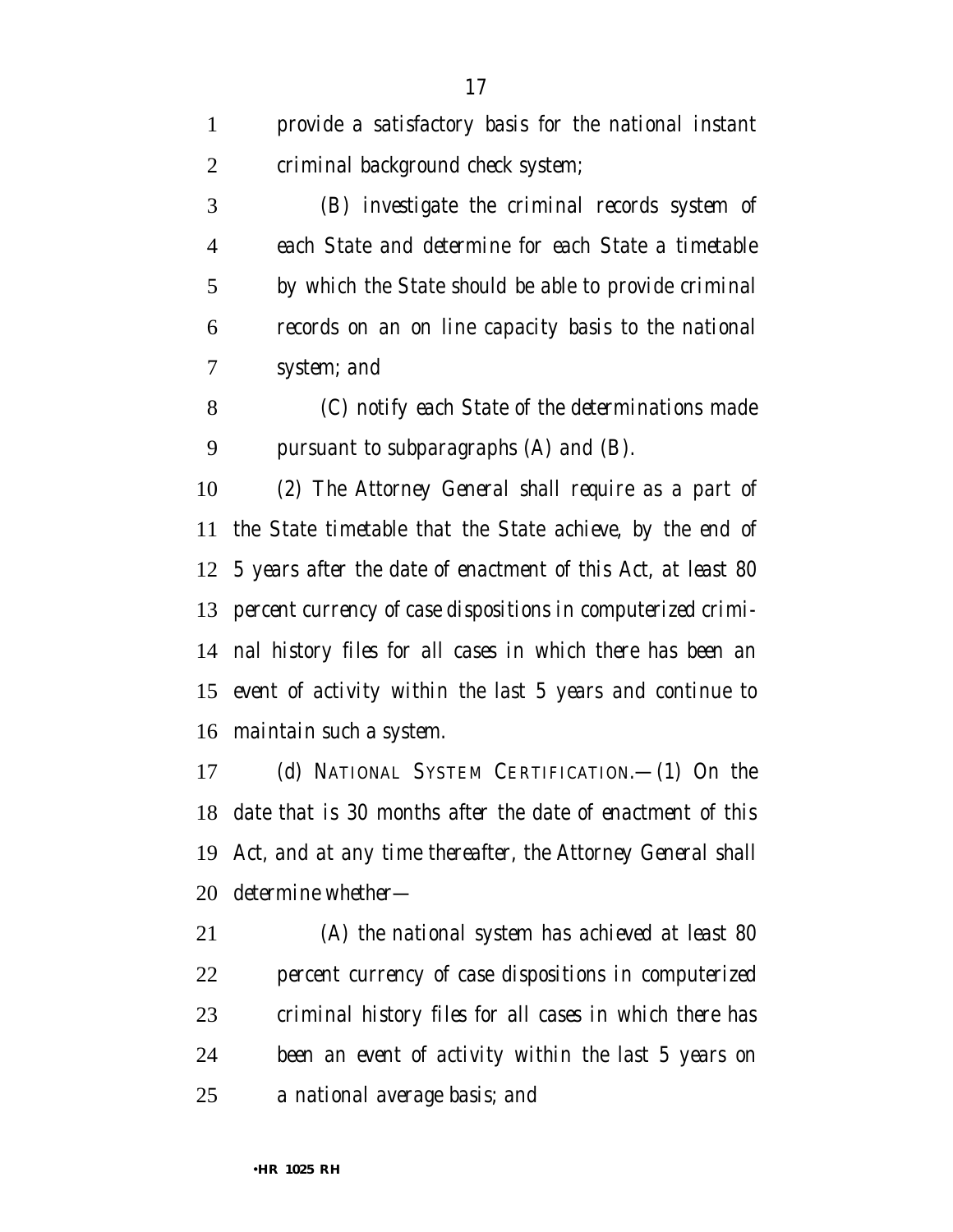*(B) the States are in compliance with the time-table established pursuant to subsection (c),*

 *and, if so, shall certify that the national system is estab-lished.*

 *(2) If, on the date of certification in paragraph (1) of this subsection, a State is not in compliance with the timetable established pursuant to subsection (c) of this sec- tion, section 922(s) of title 18, United States Code, shall remain in effect in such State and section 922(t) of such title shall not apply to the State. The Attorney General shall certify if a State subject to the provisions of section 922(s) under the preceding sentence achieves compliance with its timetable after the date of certification in paragraph (1) of this subsection, and section 922(s) of title 18, United States Code, shall not apply to such State and section 922(t) of such title shall apply to the State.*

 *(3) Six years after the date of enactment of this Act, the Attorney General shall certify whether or not a State is in compliance with subsection (c)(2) of this section and if the State is not in compliance, section 922(s) of title 18, United States Code, shall apply to the State and section 922(t) of such title shall not apply to the State. The Attor- ney General shall certify if a State subject to the provisions of section 922(s) under the preceding sentence achieves com-pliance with the standards in subsection (c)(2) of this sec-*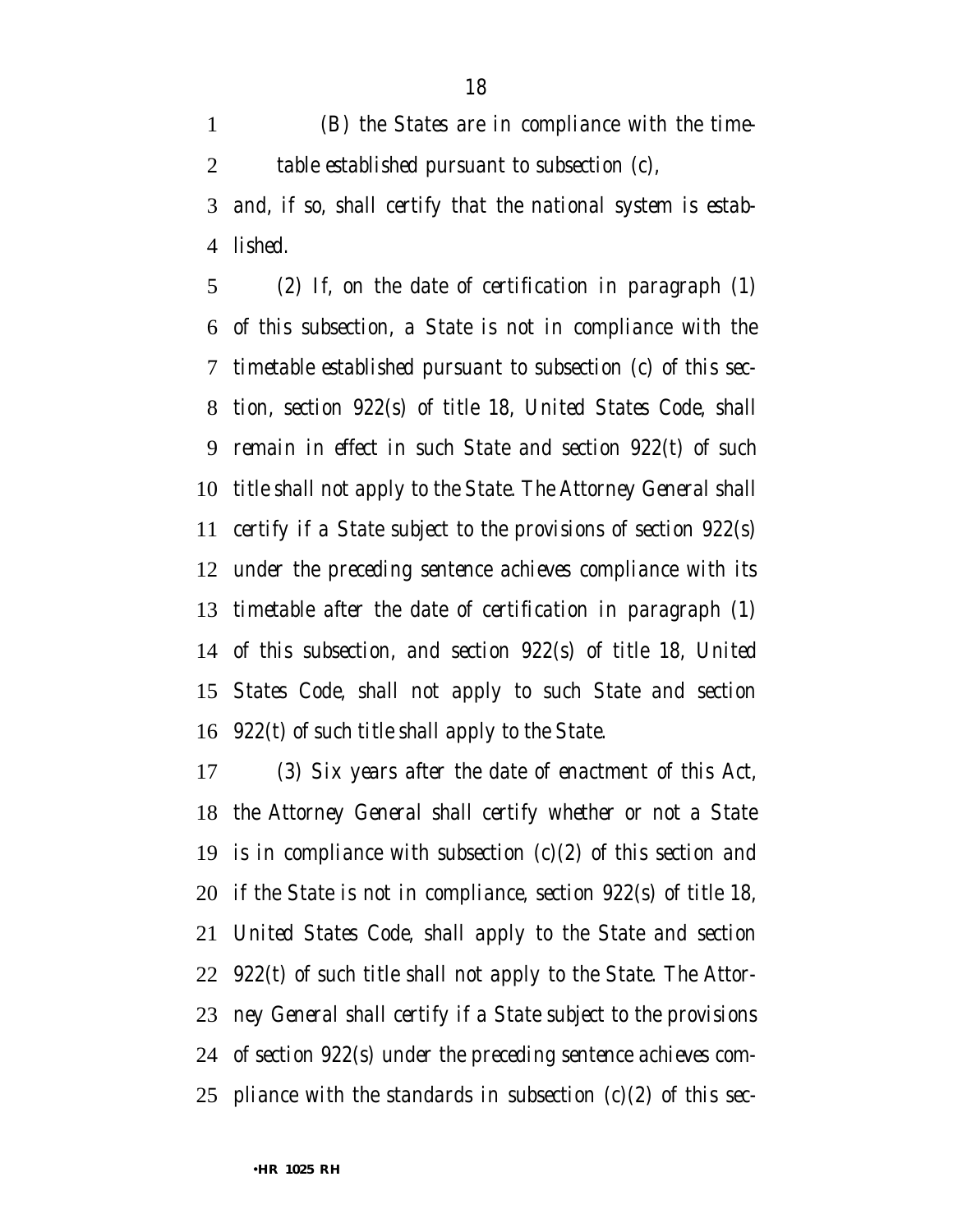*tion, and section 922(s) of title 18, United States Code, shall not apply to the State and section 922(t) of such title shall apply to the State.*

 *(e) NOTIFICATION OF LICENSEES.—On establishment of the system under this section, the Attorney General shall notify each licensee and the chief law enforcement officer of each State of the existence and purpose of the system and the means to be used to contact the system.*

*(f) ADMINISTRATIVE PROVISIONS.—*

 *(1) AUTHORITY TO OBTAIN OFFICIAL INFORMA- TION.—Notwithstanding any other law, the Attorney General may secure directly from any department or agency of the United States such information on per- sons for whom receipt of a firearm would violate sub- section (g) or (n) of section 922 of title 18, United States Code, or any State or local law, as is necessary to enable the system to operate in accordance with this section. On request of the Attorney General, the head of such department or agency shall furnish such information to the system.*

 *(2) OTHER AUTHORITY.—The Attorney General shall develop such computer software, design and ob- tain such telecommunications and computer hard-ware, and employ such personnel, as are necessary to*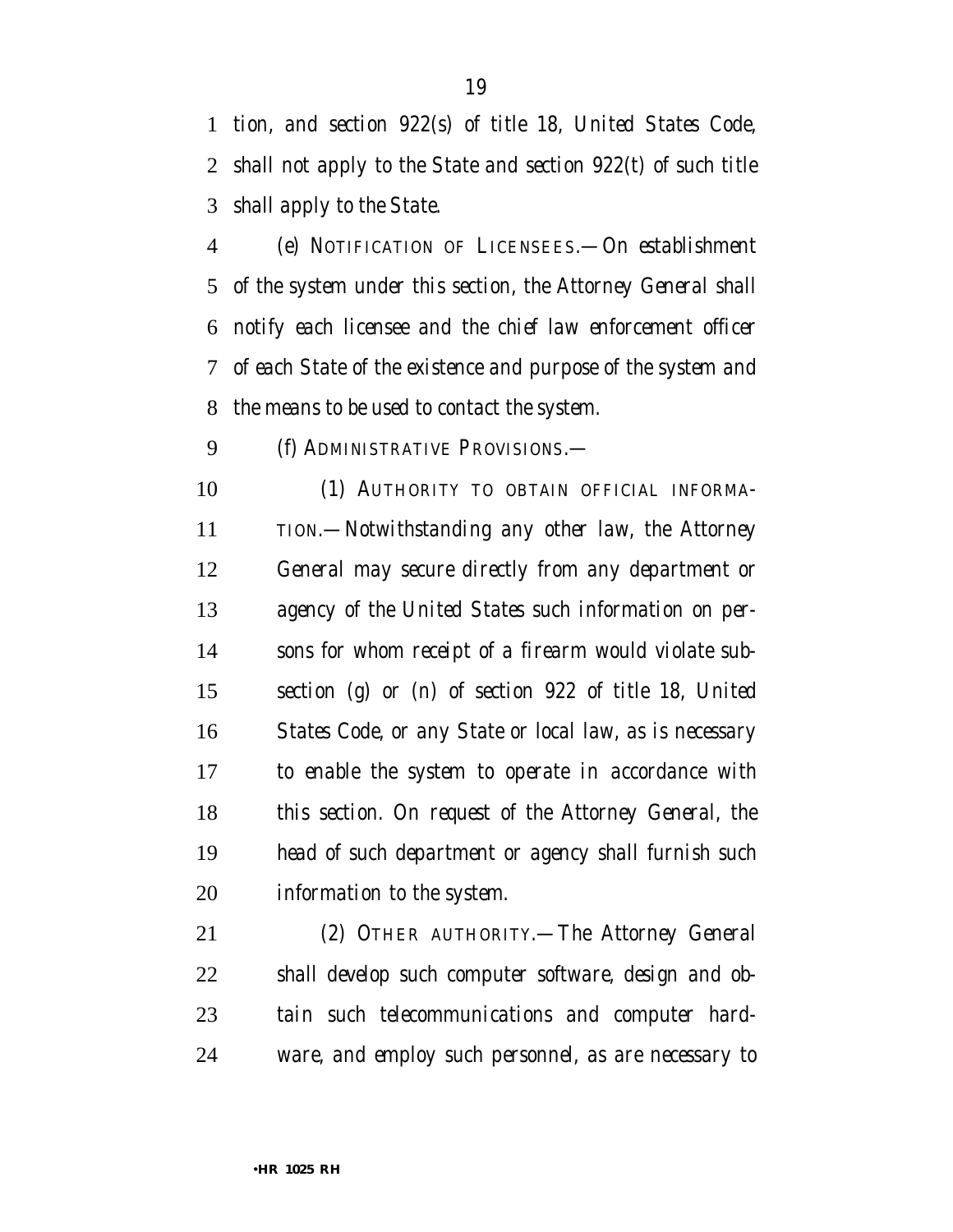*establish and operate the system in accordance with this section.*

 *(g) CORRECTION OF ERRONEOUS SYSTEM INFORMA- TION.—If the system established under this section informs an individual contacting the system that receipt of a fire- arm by a prospective transferee would violate subsection (g) or (n) of section 922 of title 18, United States Code, or any State or local law, the prospective transferee may request the Attorney General to provide the prospective transferee with the reasons therefor. Upon receipt of such a request, the Attorney General shall immediately comply with the re- quest. The prospective transferee may submit to the Attor- ney General information to correct, clarify, or supplement records of the system with respect to the prospective trans- feree. After receipt of such information, the Attorney Gen- eral shall immediately consider the information, investigate the matter further, and correct all erroneous Federal records relating to the prospective transferee and give notice of the error to any Federal department or agency or any State that was the source of such erroneous records.*

 *(h) REGULATIONS.—After 90 days notice to the public and an opportunity for hearing by interested parties, the Attorney General shall prescribe regulations to ensure the privacy and security of the information of the system estab-lished under this section.*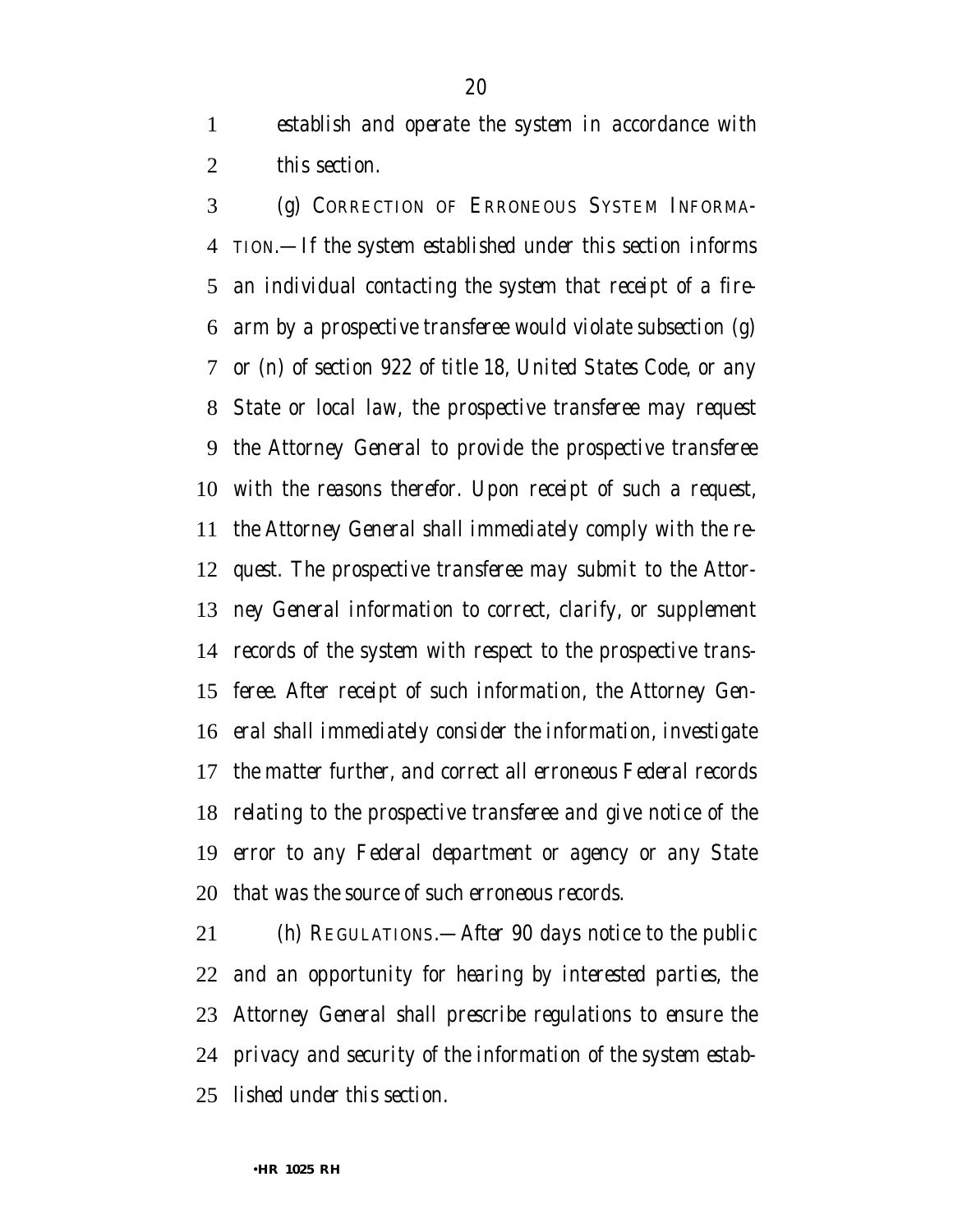*(i) PROHIBITIONS RELATING TO ESTABLISHMENT OF REGISTRATION SYSTEMS WITH RESPECT TO FIREARMS.— No department, agency, officer, or employee of the United States may—*

 *(1) require that any record or portion thereof maintained by the system established under this sec- tion be recorded at or transferred to a facility owned, managed, or controlled by the United States or any State or political subdivision thereof; or*

 *(2) use the system established under this section to establish any system for the registration of fire- arms, firearm owners, or firearm transactions or dis- positions, except with respect to persons prohibited by section 922 (g) or (n) of title 18, United States Code, from receiving a firearm.*

*(j) DEFINITIONS.—As used in this section:*

 *(1) LICENSEE.—The term ''licensee'' means a li- censed importer, licensed manufacturer, or licensed dealer under section 923 of title 18, United States Code.*

 *(2) OTHER TERMS.—The terms ''firearm'', ''li- censed importer'', ''licensed manufacturer'', and ''li- censed dealer'' have the meanings stated in section 921(a) (3), (9), (10), and (11), respectively, of title 18, United States Code.*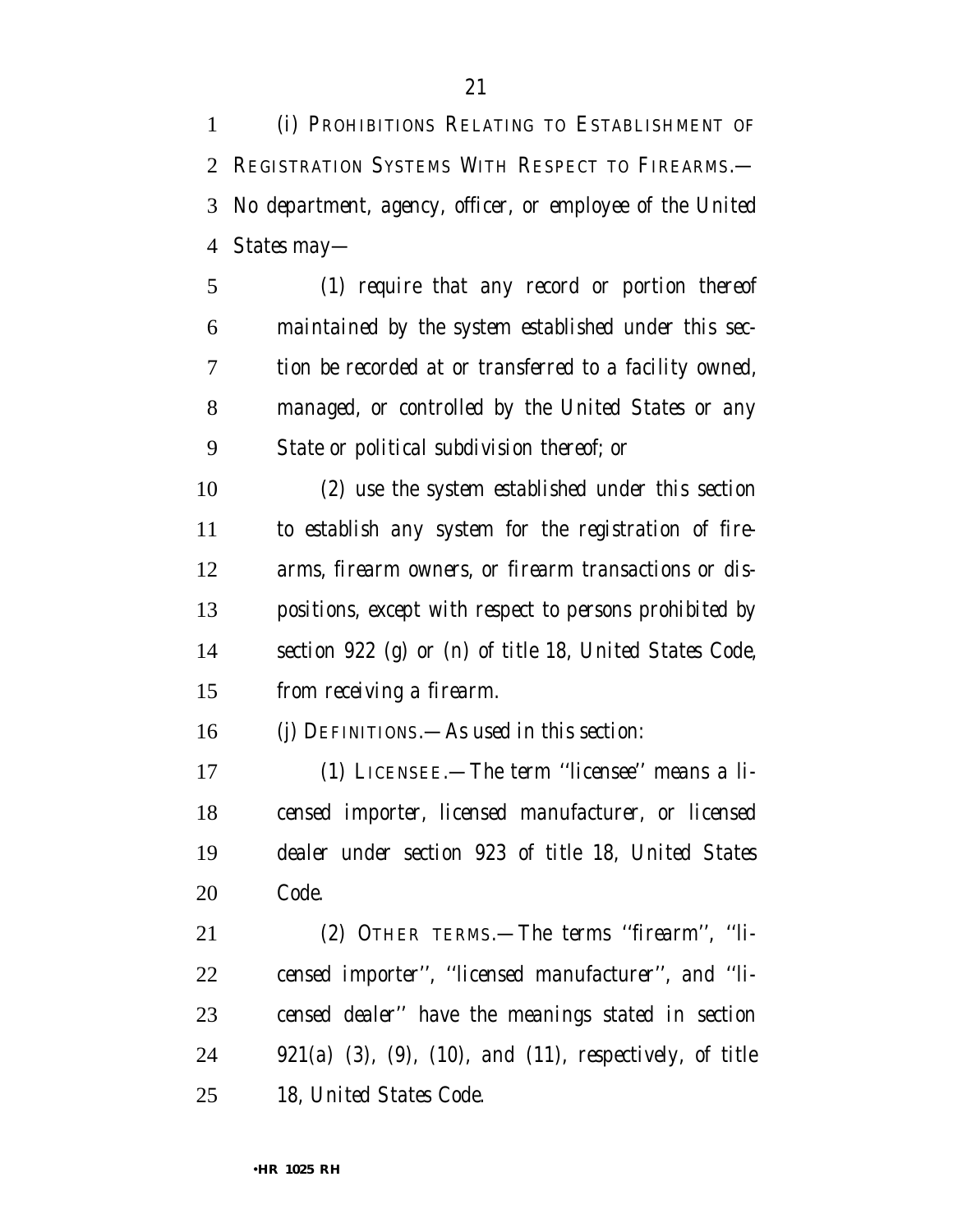#### *SEC. 4. REMEDY FOR ERRONEOUS DENIAL OF HANDGUN.*

 *(a) IN GENERAL.—Chapter 44 of title 18, United States Code, is amended by inserting after section 925 the following:*

### *''§ 925A. Remedy for erroneous denial of handgun*

 *''Any person who is denied a handgun pursuant to sec- tion 922(s) of this title due to the provision of erroneous information relating to the person by any State or political subdivision thereof, or by the national instant criminal background check system established under section 3(a) of the Brady Handgun Violence Prevention Act, and who has exhausted the administrative remedies available for the cor- rection of such erroneous information, may bring an action against any official of the State or political subdivision re- sponsible for providing the erroneous information, or against the United States, as the case may be, for an order directing that the erroneous information be corrected. In any action under this section, the court, in its discretion, may allow the prevailing party a reasonable attorney's fee as part of the costs.''.*

 *(b) CLERICAL AMENDMENT.—The table of sections for such chapter is amended by inserting after the item relating to section 925 the following:*

*''925A. Remedy for erroneous denial of handgun.''.*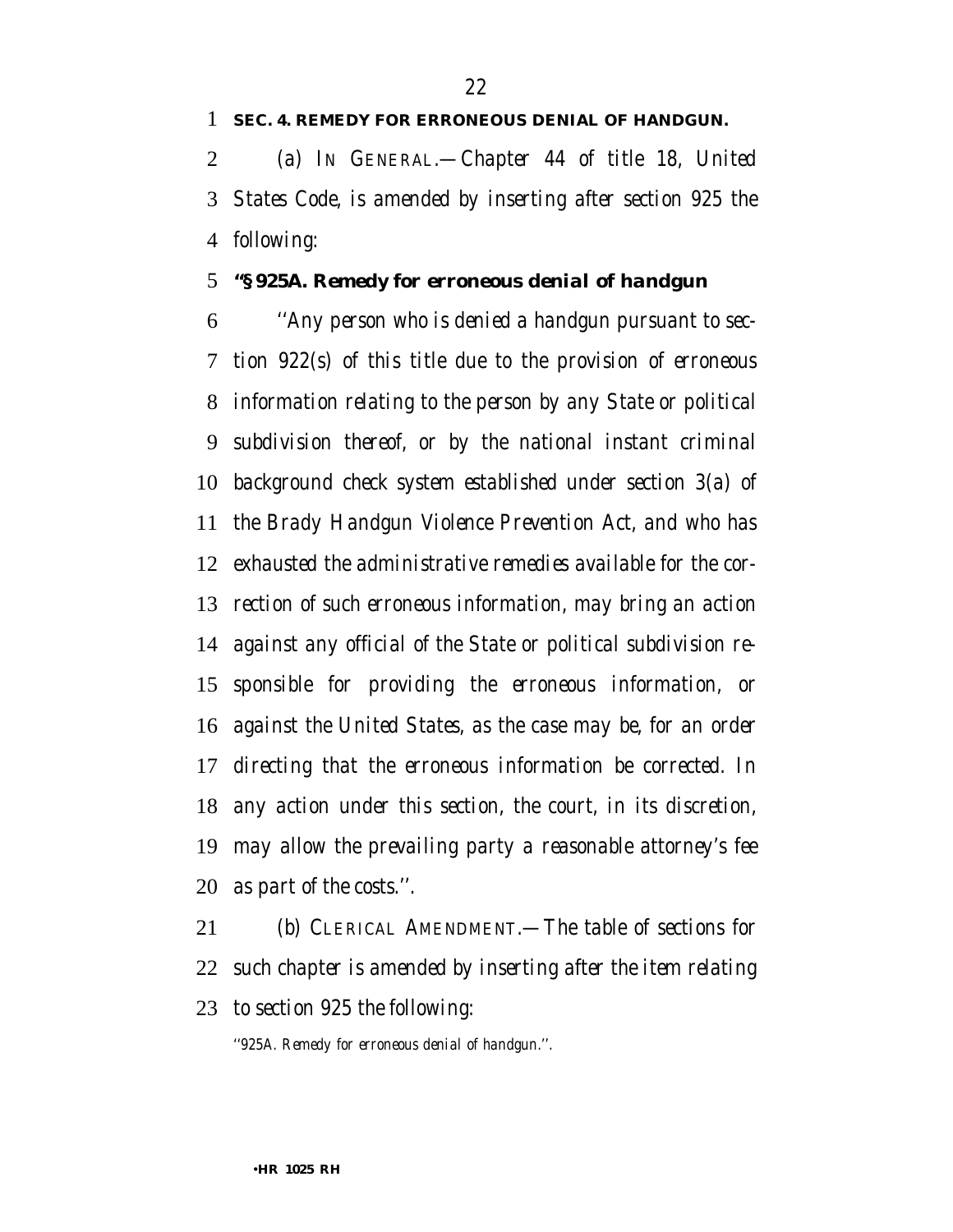| 1              | SEC.<br>5. FUNDING FOR IMPROVEMENT OF CRIMINAL                |
|----------------|---------------------------------------------------------------|
| $\overline{2}$ | <b>RECORDS.</b>                                               |
| 3              | (a) IMPROVEMENTS IN STATE RECORDS.—                           |
| 4              | (1) USE OF FORMULA GRANTS.—Section $509(b)$                   |
| 5              | of title I of the Omnibus Crime Control and Safe              |
| 6              | Streets Act of 1968 (42 U.S.C. 3759(b)) is amended—           |
| 7              | (A) in paragraph (2) by striking "and"                        |
| 8              | <i>after the semicolon;</i>                                   |
| 9              | (B) in paragraph (3) by striking the period                   |
| 10             | and inserting "; and"; and                                    |
| 11             | (C) by adding at the end the following new                    |
| 12             | paragraph:                                                    |
| 13             | "(4) the improvement of State record systems                  |
| 14             | and the sharing with the Attorney General of all of           |
| 15             | the records described in paragraphs $(1)$ , $(2)$ , and $(3)$ |
| 16             | of this subsection and the records required by the At-        |
| 17             | torney General under section 3 of the Brady Hand-             |
| 18             | gun Violence Prevention Act, for the purpose of imple-        |
| 19             | menting such Act.".                                           |
| 20             | (2) ADDITIONAL FUNDING.—                                      |
| 21             | (A) GRANTS FOR THE IMPROVEMENT OF                             |
| 22             | CRIMINAL RECORDS.—The Attorney General,                       |
| 23             | through the Bureau of Justice Statistics, shall,              |
| 24             | subject to appropriations and with preference to              |
| 25             | States that as of the date of enactment of this               |
| 26             | Act have the lowest percent currency of case dis-             |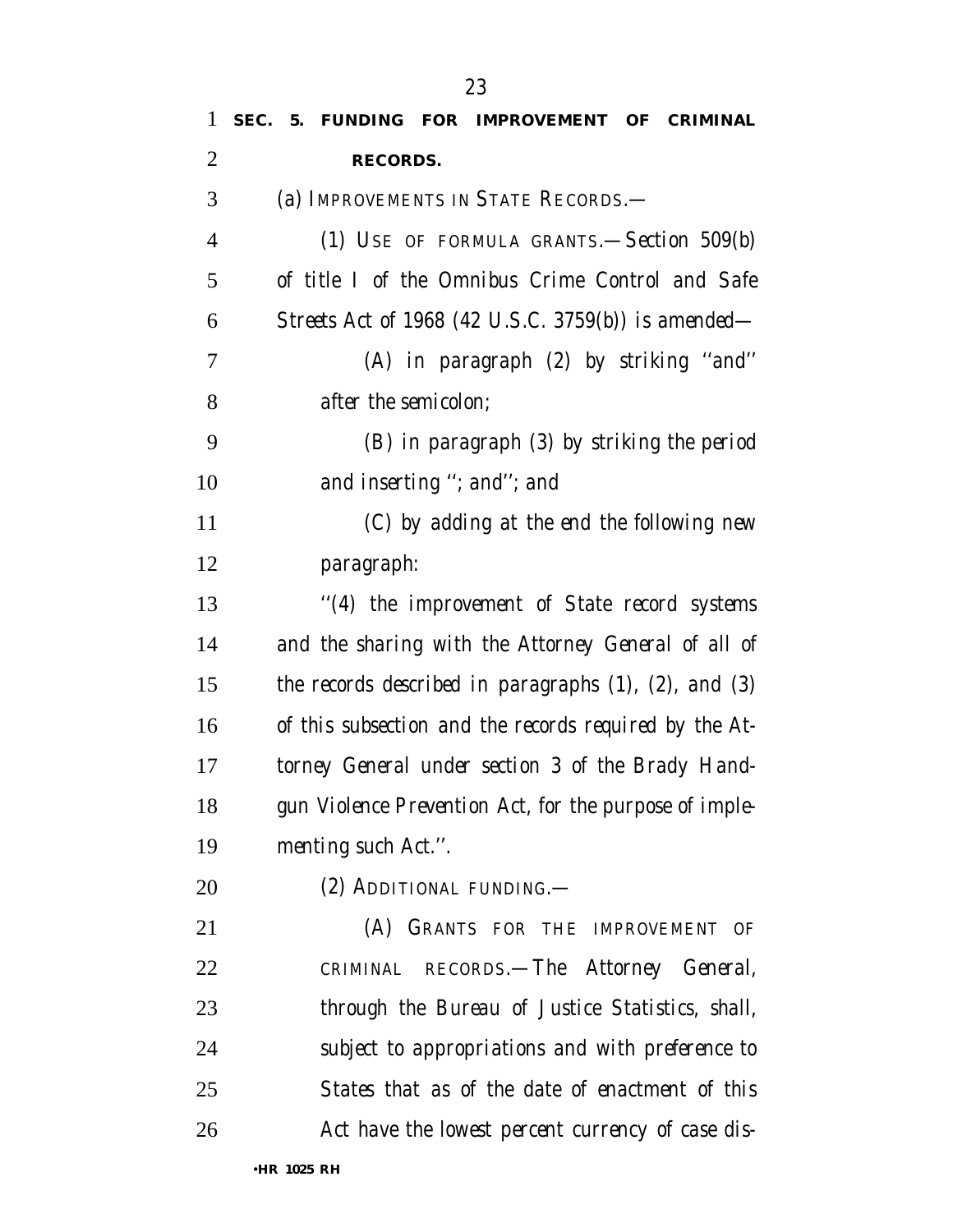| 1              | positions in computerized criminal history files,                |
|----------------|------------------------------------------------------------------|
| $\overline{2}$ | make a grant to each State to be used—                           |
| 3              | (i) for the creation of a computerized                           |
| $\overline{4}$ | criminal history record system or improve-                       |
| 5              | ment of an existing system;                                      |
| 6              | (ii) to improve accessibility to the na-                         |
| 7              | tional instant criminal background system;                       |
| 8              | and                                                              |
| 9              | (iii) upon establishment of the national                         |
| 10             | system, to assist the State in the transmit-                     |
| 11             | tal of criminal records to the national sys-                     |
| 12             | tem.                                                             |
| 13             | (B)<br>AUTHORIZATION OF APPROPRIA-                               |
| 14             | TIONS. - There are authorized to be appropriated                 |
| 15             | for grants under subparagraph (A) a total of                     |
| 16             | \$100,000,000 for fiscal year 1992 and all fiscal                |
| 17             | years thereafter.                                                |
| 18             | (b) WITHHOLDING STATE FUNDS. - Effective on the                  |
| 19             | date of enactment of this Act the Attorney General may re-       |
| 20             | duce by up to 50 percent the allocation to a State for a         |
| 21             | fiscal year under title I of the Omnibus Crime Control and       |
|                | 22 Safe Streets Act of 1968 of a State that is not in compliance |
| 23             | with the timetable established for such State under section      |
|                | 24 $3(c)$ of this Act.                                           |